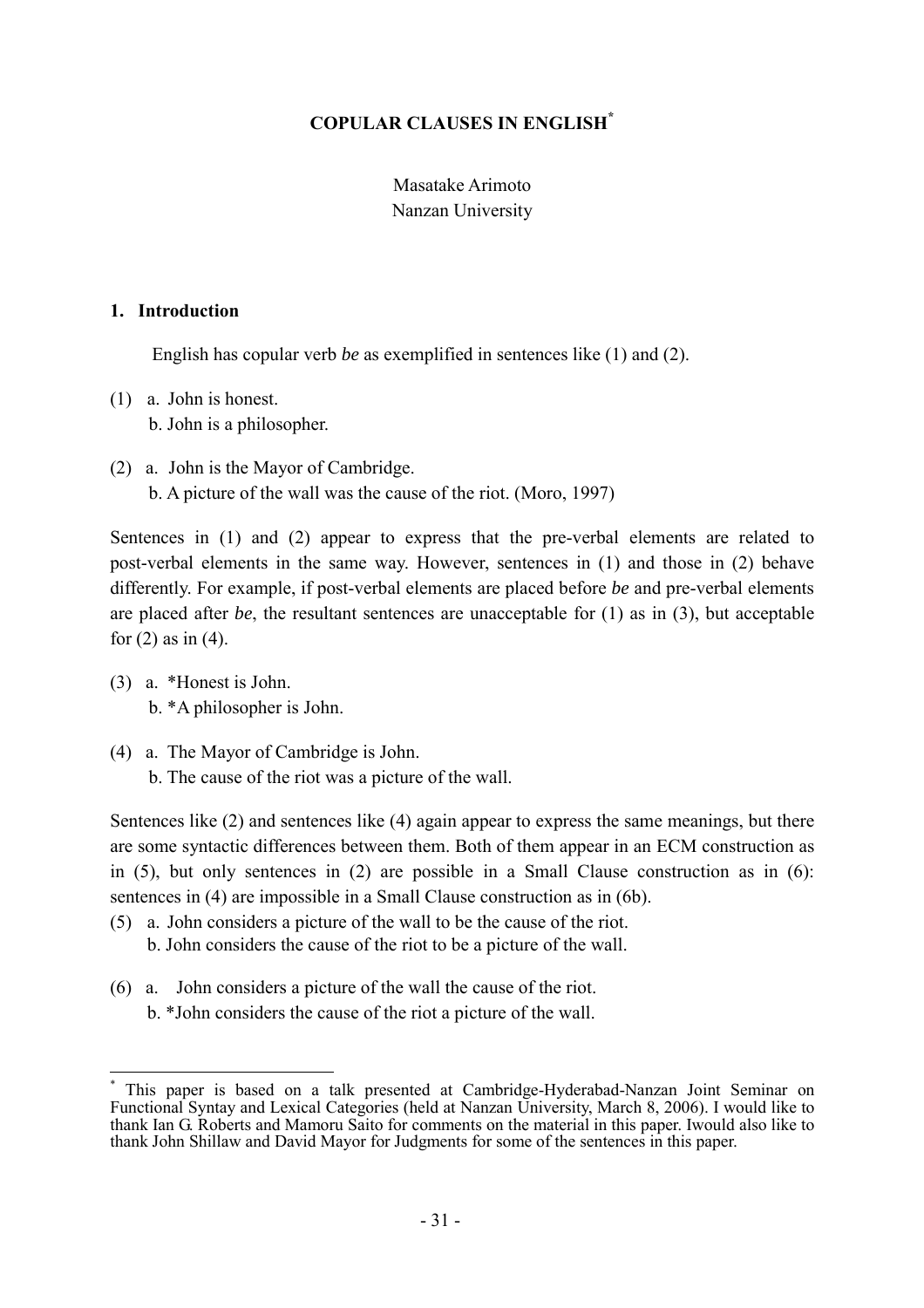Sentences like (1) are called predicational clauses, and sentences like (4) are called specificational clauses. There have been two positions as to the differences between sentences in (1) and those in (4). One position claims that the specificational clause is an inverted predicational clause, and that the predicational clause and specificational clause involve one and the same *be*. Heggie (1988), Moro (1997), and Mikkelsen (2005), among others, take this position. They claim that *the cause of the riot* in (4b), for example, is an underlying predicate, and has been inverted from the post-copular position by a rule called Predicate Raising. The other position claims that the specificational clause is not derived by inversion. Rothstein (2001), for example, claims that there is no inversion involved in (4): the apparent subjects, i. e., *the Mayor of Cambridge* in (4a) and *the cause of the riot* in (4b), are in fact the subjects. She proposes that the specificational clause is a subtype of equative clauses. Heycock and Kroch (1997) and Heycock and Kroch (1999) also argue against inversion. The former specifically claims that the IP Spec in copular sentences is the landing site of the subject of the small clause complement of I, just as it is the landing site of the subject of the VP complement of I. They propose that both predicative copular clauses and equative copular clauses exist.

This paper argues that inversion is involved in sentences like (4). That is, this paper argues that *the Mayor of Cambridge* in (4a) and *the cause of the riot* in (4b) are inverted from the post-copular position, but they are not an underlying predicate. Rather, this paper argues that both predicational clauses and equative clauses exist, and only equative clauses allow inversion. In other words, this paper takes in a part of Moro's and Mikkelsen's positions, and a part of Rothstein's and Heycock and Kroch's positions, denying parts of both the former position and the latter position. The argument is based on consideration of the Locative Inversion construction and its Case checking properties, and also consideration of the cleft construction of the Locative Inversion construction and the specificational clauses. Consideration of syntactic properties of pseudo-cleft constructions further supports the conclusion.

The organization of this paper is as follows. Section 1 discusses the difference between predicational clauses and specificational clauses. It discusses the referential status of the subject of the specificational clauses and argues that it is not a predicate and nonreferential but it is weakly referential. It is also argued that if we distinguish a predicate and a weakly referential argument, it is possible to formulate the generalization about the impossibility of predicate inversion. Section 3 discusses Locative Inversion sentences and argues that a DP that is covertly Case checked cannot be clefted. Then the structure and the derivation of copular clauses are analyzed in terms of cleftability. Section 4 discusses the theoretical status of DP's in copular clauses.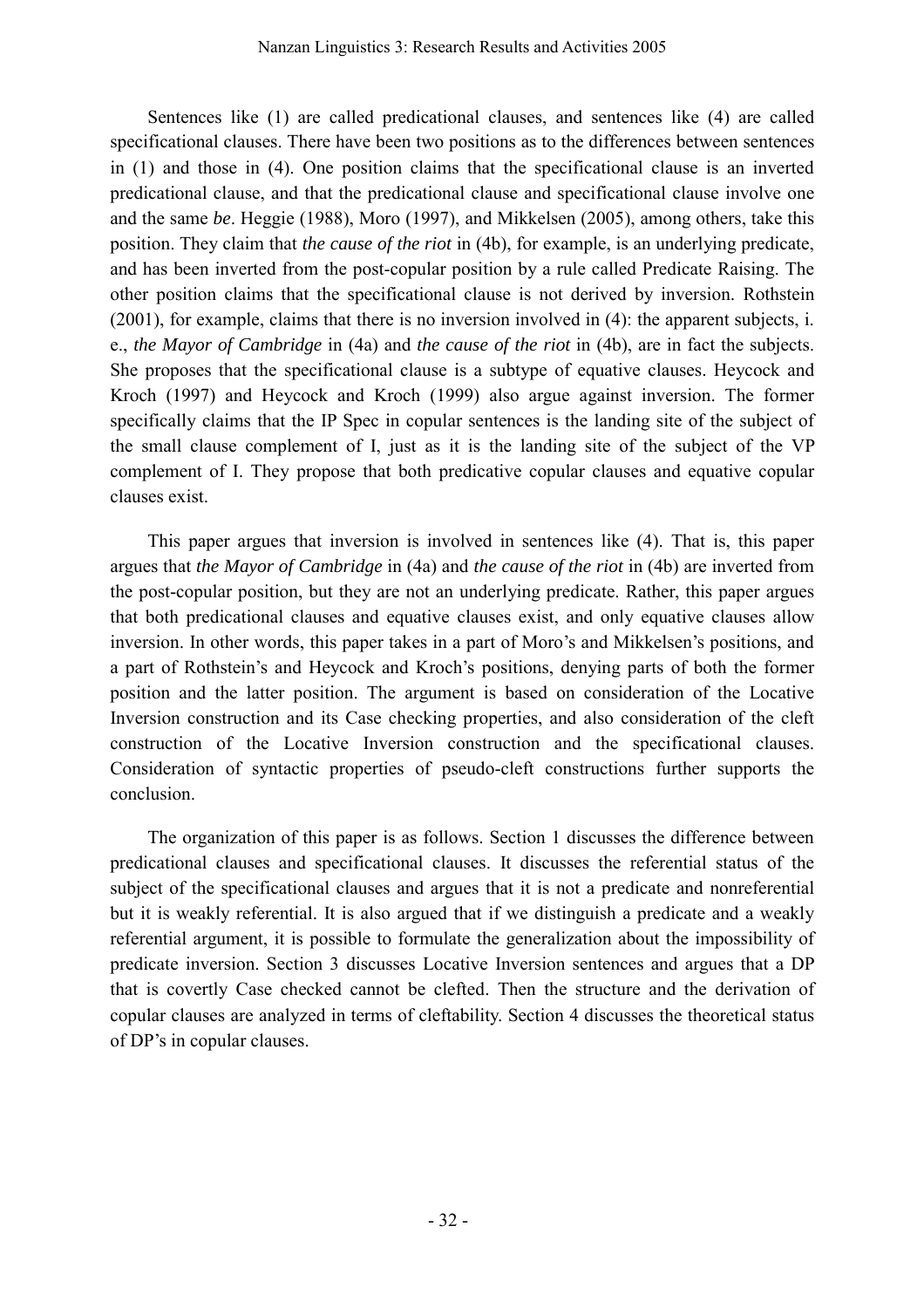### **2. Predicational Clauses vs. Specificational Clauses**

#### **2. 1. Higgins (1979)**

Higgins (1979), together with Akmajian (1979), paved the way for the study of copular clauses in English. Akmajian notes that sentence (7a) identifies, or specifies some entity, and in sentence (7b) given qualities (*short and fat*) are predicated of some individual (*the first candidate for the trip to Mars*): sentence (7a) tells us who the candidate is, but from sentence (7b) we only know what he is, but we do not know who he is.

(7) a. The first candidate for the trip to Mars was Spiro Agnew. b. The first candidate for the trip to Mars was short and fat.

Akmajian distinguishes two senses of the copula: the specificational sense ((7a)) and the predicational sense ((7b)). The difference between (7a) and (7b) appears elsewhere, too. Akmajian notes that specificational sentence (7a) can be reversed as in (8a), but predicational sentence (7b) may not as in (8b).

(8) a. Spiro Agnew was the first candidate for the trip to Mars. b. \*Short and fat was the first candidate for the trip to Mars.

With this idea of specificational sentences and predicational sentences, Higgins discusses pseudo-cleft sentences. Higgins notes that sentence (9) is ambiguous. In one reading, this sentence states something similar to *John is silly*. In other words, a property (*being silly*) is directly predicated of John. Higgins expresses this as (10). Higgins says that this is the specificational reading of (9). In the other reading, the subject of this sentence refers to some job or position that John holds, and the sentence states that the job or position is silly. This can be expressed as (11). Higgins says that this is the predicational reading of (9).

(9) What John is is silly.

 $\overline{a}$ 

- (10) John is this / the following: silly.
- (11) John is an X. X-hood / (Being) an X is silly.

Higgins then discusses the important notion of syntactic connectedness. Consider (12a) and (12b). (12a) is not ambiguous; it has only the specificational reading, something like  $(13)$  $(13)$  $(13)$ .<sup>1</sup> On the other hand, (12b), which is also unambiguous, has only the predicational reading: it states that some property that John has is important to him.

- (12) a. ?What John; is is important to himself;
	- b. What John $_i$  is is important to himi.

<span id="page-2-0"></span><sup>1</sup> Higgins puts a question mark against (12a) and (13) because it is slightly odd that one is important to oneself.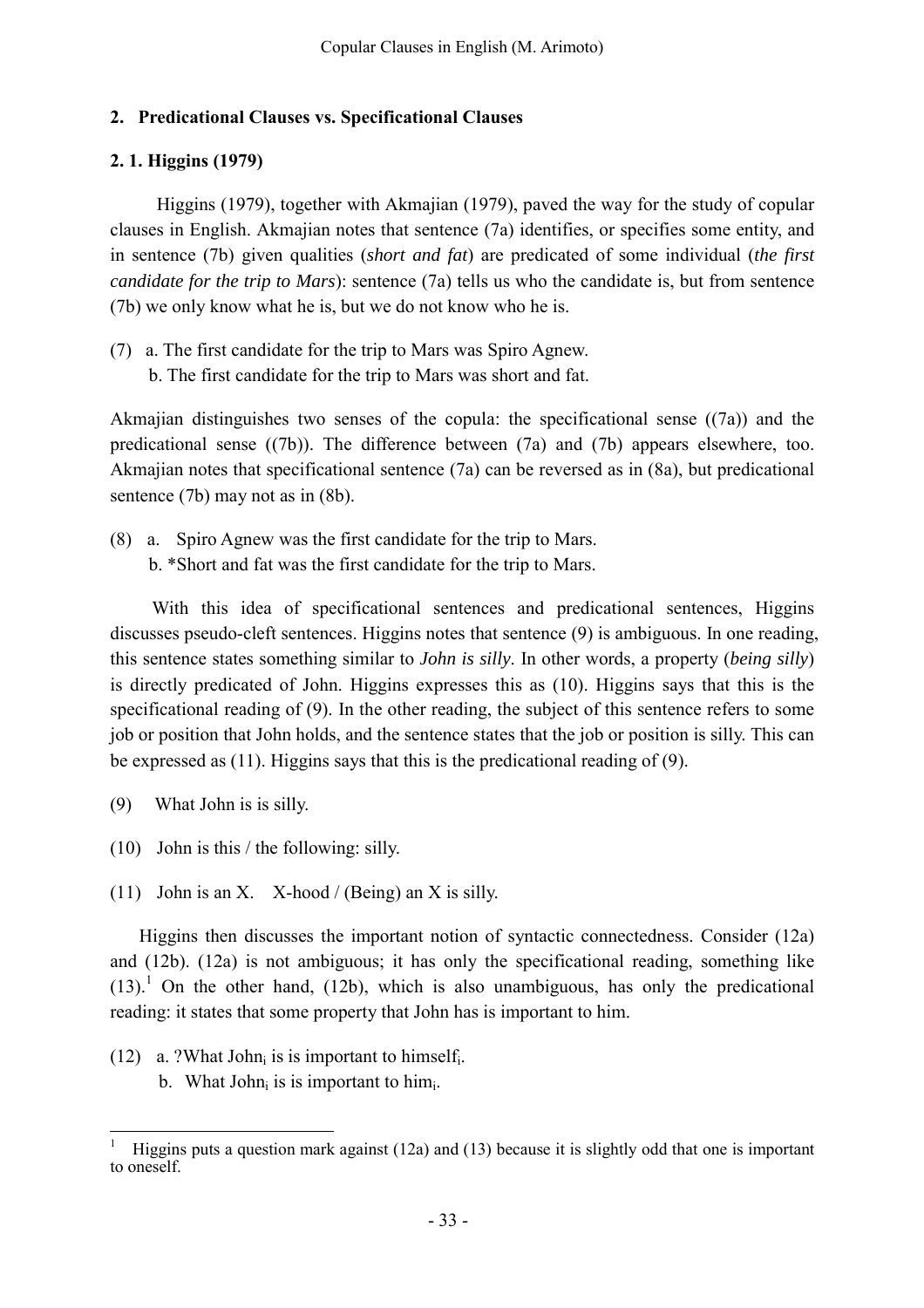(13) ?John<sub>i</sub> is important to himself<sub>i</sub>.

Higgins states that the sentence with a specificational reading exhibits syntactic connectedness, while the sentence with a predicational reading does not. As further examples, consider (14a, b).

- $(14)$  a. What John<sub>i</sub> is is too fond of himself.
	- b. \*What Johni is is too fond of himi.

Since *fond* does not allow a non-human subject, the sentence cannot be a predicational sentence. As the sentence is specificational, *himself*, but not *him*, is selected. Occurrence and non-occurrence of syntactic connectedness show the importance of the distinction between the specificational sense and the predicational sense of *be*. We will discuss syntactic connectedness and how to deal with it in Section 2. 8.

Higgins continues to discuss pseudo-cleft sentences. Consider (15). Higgins argues that (15) is ambiguous: it has the specificational and the predicational reading.

(15) What I am pointing at is a cat.

Higgins argues that in the specificational reading, the subject (*what I am pointing at*) is not referential: the subject limits a domain, and a post-copular noun (*a cat*) identifies a particular member of that domain. (We will discuss the referential status of the subject of the specificational sentence (*what I am pointing at*) in Section 3. 4.) Higgins expresses this as (16).

(16) {x: what I am pointing at  $x$ } = {a cat}

On the other hand, in the predicational reading, the subject (*what I am pointing at*) is referential. A particular object is picked up by the referential noun phrase---an object at the end of my pointing. The sentence expresses that something ("cathood" in this case) is predicated of the object: it expresses something like (17). We will discuss the referentiality of the subject of the pseudo-cleft sentences in Section 2. 5.

(17) What I am pointing at is feline.

Higgins also discusses an Identity sentence like (18a) and an Identificational sentence like (18b) in addition to the Specificational and Predicational sentences. Identificational sentences have deictic uses of *this* or *that*. We will restrict the discussion in this paper to Specificational and Predicational sentences.

- (18) a. The evening star is the morning star. (Identiy)
	- b. That is Joe Smith. (Identificational)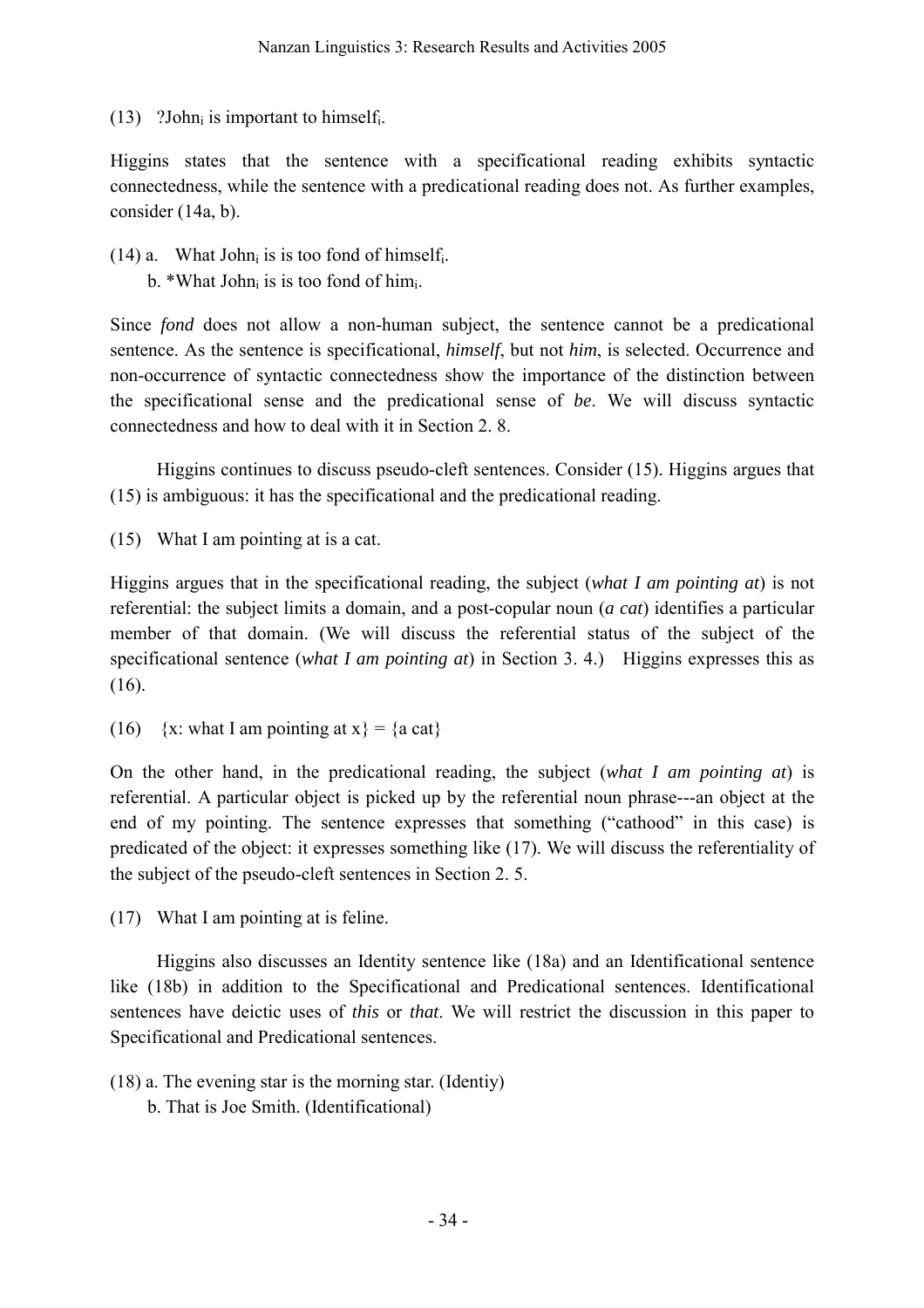# **2. 2. Heggie (1988)**

 Let us consider other works on the treatment of specificational clauses and predicational clauses. Heggie (1988) derives (19a) and (19b) from the same underlying structure  $(20).<sup>2</sup>$  $(20).<sup>2</sup>$  $(20).<sup>2</sup>$ 

- (19) a. John is the teacher. b. The teacher is John.
- (20)  $\lceil p \rfloor$  I  $\lceil \vee p \rceil$  be  $\lceil \cdot \rfloor$  so John [the teacher]]]

*John* in (20) moves to IP Spec (with *be* also moving to I), and (19a) is derived as (21a). For (19b), Heggie claims that after *John* has moved to IP Spec (with *be* also moving to I), *the teacher* moves to CP Spec and *be* is raised to C by Subject-Aux Inversion. The structure for (19b) that Heggie proposes is (21b).

(21) a.  $\lceil p \cdot \text{John}_i \rceil + \text{be}_i \lceil \text{VP}_i \rceil \rceil \text{S} \rceil$  *t*<sub>i</sub> [the teacher]]] b. [ $_{CP}$  the teacher<sub>k</sub>  $\left[_{C'}$  I+be<sub>i</sub>  $\left[_{IP}$  John<sub>i</sub>  $t_i$   $\left[\sqrt{p} t_i \right]_{S}$  $\left[\sqrt{t_k} \right]$ ]]]]]

This proposal specifically claims that *the teacher* in (19b) is not in the IP Spec position but in the CP Spec position, and that J*ohn* in (19b) is in the IP Spec position, as shown in (21b). However, as Rothstein (2001) and Mikkelsen (2005) convincingly argue, *the teacher* in (19b) cannot be in the CP Spec position, and *John* in (19b) cannot be in the IP Spec position. Consider a sentence like (19b) but with a modal auxiliary. In (22a) *be* precedes *John*. However, since Subject-Aux Inversion has inverted *might*, *be* cannot be inverted before *John*: (22b) should be grammatical. The fact that (22a) is grammatical but (22b) is not shows that *the teacher* cannot be in the CP Spec position and *John* cannot be in the IP Spec position.

(22) a. The teacher might be John. b. \*The teacher might John be.

 The claim that *the teacher* in (19b) is in the CP Spec position is crucial in Heggie's explanation of the cleft sentences of copular clauses. Consider sentences (23). *John Smith* in (23a) can appear in the focus position of the cleft sentence as in (24a), but *John Smith* in (23b) cannot as in (24b). Heggie claims that sentence (24b) is ungrammatical because it violates the Doubly-Filled Comp Filter.

(23) a. John Smith is my doctor. b. My doctor is John Smith.

 $\overline{a}$ 

(24) a. It's John Smith that is my doctor. (Heggie 1988, 81) b. \*It's John Smith that my doctor is. (*ibid*.)

<span id="page-4-0"></span><sup>2</sup> We use SC to represent a Small Clause complement of *be* without going to the categorical nature of Small Clauses.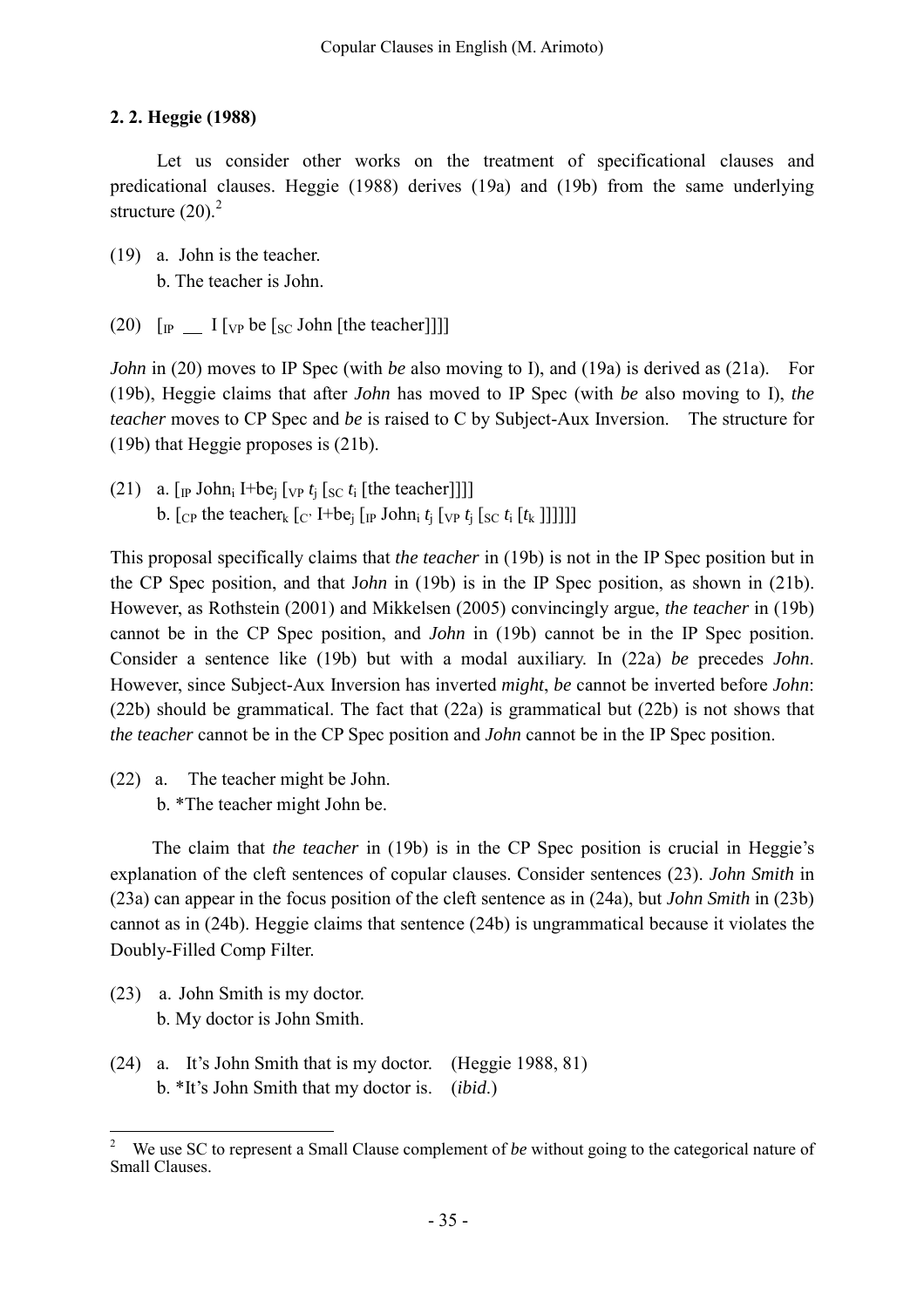Heggie claims that cleft sentences are derived by *wh* movement of a Null Operator into CP Spec. The underlying structure of (25a) is (25b), and after *wh*-movement, (25c) is derived.<sup>[3](#page-5-0)</sup> The Null Operator is identified as *an apple pie*, which is in the focus position. Sentence (24a) has an underlying structure like (26a). OP moves to IP Spec, deriving (26b). After *wh*-movement, (26c) is derived; it will be ruled in. Sentence (24b) also has an underlying structure like (26a). Like (24a), OP moves to IP Spec, deriving (26b). *My doctor* then moves to CP Spec so that the sentence becomes an inverted sentence, and *is* also is raised to C, deriving (26d). Now OP raises to CP Spec in order to be identified with *John Smith* in the focus position, deriving (26e).

- (25) a. It was an apple pie that Mary ate. b. [it was an apple pie  $\lbrack_{\rm CP} \ \_\_\_$  [ $_{\rm C'}$  that  $\lbrack_{\rm IP}$  Mary  $\lbrack_{\rm VP}$  ate OP]]]]] c. [it was an apple pie  $\lceil_{CP} OP_i \rceil_c$  that  $\lceil_{IP}$  Mary  $\lceil_{VP}$  ate  $t_i \rceil$ ]]]]
- (26) a. [it is John Smith  $\begin{bmatrix} C^p \end{bmatrix}$  [c' that  $\begin{bmatrix} \mathbb{I}^p \end{bmatrix}$  [vp is  $\begin{bmatrix} \begin{bmatrix} \text{SC} \text{OP} \text{my doctor} \end{bmatrix} \end{bmatrix}$ ]] b. [it is John Smith  $\begin{bmatrix} C \\ C \end{bmatrix}$  [c' that  $\begin{bmatrix} I_P \\ Q \end{bmatrix}$  [vp is  $\begin{bmatrix} S_C & t_i \end{bmatrix}$  my doctor]]]]]] c. [it is John Smith  $[CP OP_i]$   $[CP I_i]$  [vp is  $[sC t_i]$  my doctor]]]]]] d. [it is John Smith  $\lceil \frac{C_P}{P} \rceil$  my doctor<sub>i</sub>  $\lceil \frac{C_P}{P} \rceil$  that is<sub>k</sub>  $\lceil \frac{D_P}{P} \rceil$  [<sub>VP</sub>  $t_k$   $t_i$ ]]]]] e. [it is John Smith  $\lceil \frac{C_P}{C_P} \cdot \frac{C_P}{C_P} \cdot \frac{C_P}{C_P} \cdot \frac{C_P}{C_P} \cdot \frac{C_P}{C_P} \cdot \frac{C_P}{C_P} \cdot \frac{C_P}{C_P} \cdot \frac{C_P}{C_P} \cdot \frac{C_P}{C_P} \cdot \frac{C_P}{C_P} \cdot \frac{C_P}{C_P} \cdot \frac{C_P}{C_P} \cdot \frac{C_P}{C_P} \cdot \frac{C_P}{C_P} \cdot \frac{C_P}{C_P} \cdot \frac{C_P}{C_P} \cdot \frac{C_P}{C_P} \cdot \frac{C_P}{C_P}$

Heggie claims that (26e) violates the Doubly-Filled Comp Filter. However, if *my doctor* in (26e) is not in CP Spec and if it does not lead to the Doubly-Filled Comp Filter, the ungrammaticality of (24b) is not accounted for.

# **2. 3. Moro (1997)**

# **2. 3. 1.** *wh***-extraction**

 Moro (1997) argues that sentences (27a) and (27b) share the same underlying structure (27c). If *a picture on the wall*, which is the Small Clause subject, raises to IP Spec (with *be* also raising to I), (27a) is derived as shown in (27d). Moro argues that *the cause of the riot* in (27c), which is a predicate of the Small Clause, can be raised to IP Spec as in (27e), which Moro claims is the derived structure of (27b). Moro calls the operation "Predicate Raising," but to avoid the possible confusion with raising of *be* into I, we use below the term "inversion."

- (27) a. A picture of the wall was the cause of the riot.
	- b. The cause of the riot was a picture of the wall.
	- c.  $\left[\mathbb{I}_{P} \right]$  [ $\left[\mathbb{I}_{P} \right]$   $\left[\mathbb{I}_{P} \right]$  be  $\left[\mathbb{I}_{S} \right]$  a picture on the wall  $\left[\mathbb{I}_{P} \right]$  the cause of the riot]]]]]
	- d. [IP [DP a picture on the wall]i [I' bej+I [VP *t*j [SC *t*i [DP the cause of the riot]]]]]

<span id="page-5-0"></span> $\overline{a}$ 3 *Be*-raising to I is not shown in (26).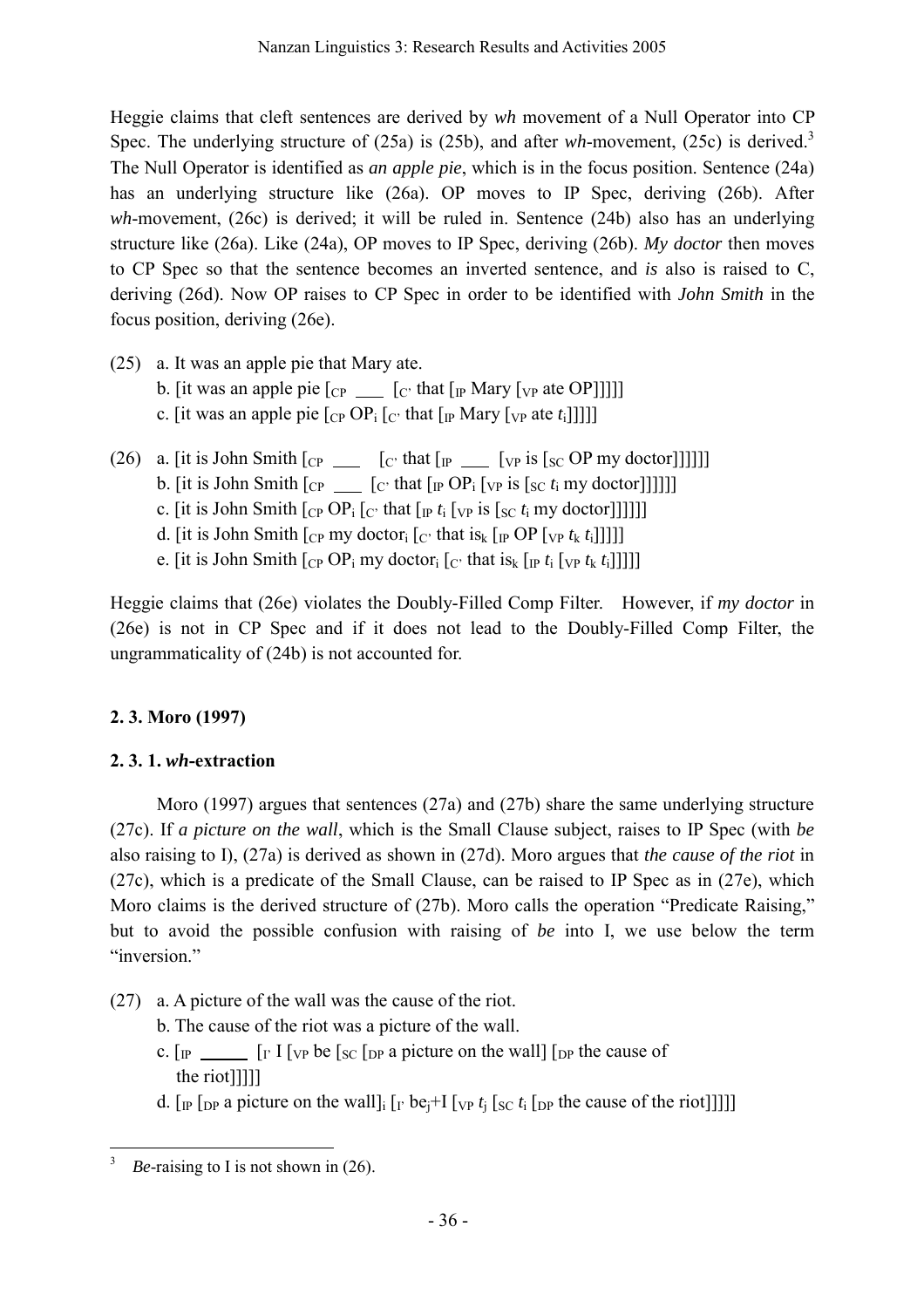e. [IP [DP the cause of the riot]i [I' bej+I [VP *t*j [SC [DP a picture on the wall] *t*i ]]]]]

Moro proposes to abandon the rigid clause structure in which IP Spec is always occupied by the subject of a Small Clause or VP and proposes instead that a predicative DP can move to IP Spec in complementary with the subject.

The strongest support for this claim concerns the *wh*-extraction phenomena. Let us first consider a non-copular construction as (28). A *wh*-phrase cannot be extracted from the subject DP, but it can be from the complement DP, as in (28b, c).

- (28) a. [DP a picture of the wall] revealed  $\lceil_{DP}$  the cause of the riot].
	- b. \*Which wall did [a picture of *t*] reveal [the cause of the riot]? (from the subject DP)
	- c. Which riot did [a picture of the wall] reveal [the cause of *t*]? (from the complement DP)

Now consider (27a), repeated below as (29a). A *wh*-phrase cannot be extracted from the first DP, but it can be from the second DP, as in (29b, c). This is expected if the first DP is considered to be the subject, and the second DP is considered to be the complement.

- (29) a. [A picture of the wall] was [the cause of the riot].  $(=(27a))$ b. \*Which wall was [a picture of *t*] [the cause of the riot]? (from the first DP)
	- c. Which riot was [a picture of the wall] [the cause of *t*]? (from the second DP)

Now consider (30a) (=(27b)). *Wh*-extraction is impossible both from the first DP and the second DP. The fact that (30c) is ungrammatical is unexpected if *a picture of which wall* in (30c) is considered to be in the same position as *the cause of which riot* in (29c).

- (30) a. [The cause of the riot] was [a picture of the wall].  $(=(27b))$ b. \*Which riot was [the cause of *t*] [a picture of the wall]? (from the first DP)
	- c. \*Which wall was [the cause of the riot] [a picture of *t*]? (from the second DP)

Moro argues that if in (30c) *a picture of which wall* is considered to be the subject of the Small Clause, and *the cause of the riot* is the predicate of the Small Clause and inverted to the IP Spec position, the facts about (30b, c) can be accounted for. Moro claims that with this assumption, *the cause of which riot* in (30c) and *a picture of which wall* in (29c) are in the same type of position, i.e., in a left-branch position, as seen in (31b, d).

(31) a.  $\lbrack C \rbrack P$  [DP the cause of [which riot]] ... ]] b.  $\lceil \frac{C}{C} \rceil$  [<sub>D</sub>P the cause of which riot] I  $\lceil \frac{C}{C} \rceil$  [<sub>DP</sub> a picture of the wall] *t*]]]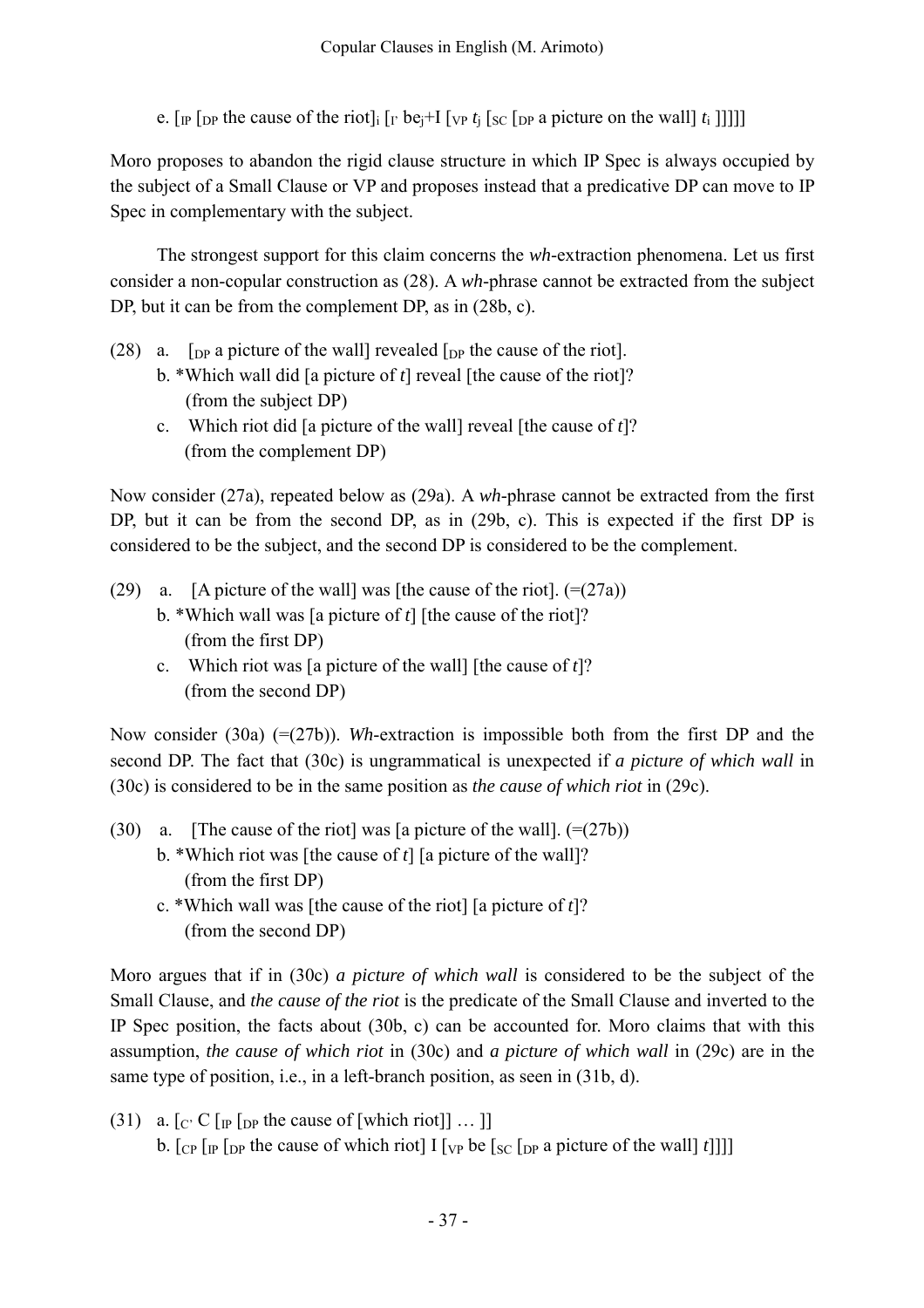c.  $[v: V]_{SC}$  [<sub>DP</sub> a picture of [which wall]] ... ]]

d.  $\left[\begin{array}{cc} \text{CP} \left[\begin{array}{cc} \text{DP} \left( \text{DP} \text{ the case of the root} \right) \end{array} \right] \end{array} \right]$  [ $\text{VP} \left[\begin{array}{cc} \text{DP} \left( \text{DP} \text{ the case of which well} \right) \end{array} \right]$ ]]

Moro argues that not only (29b) and (30b) but also (30c) are ungrammatical because they all violate the Subjacency condition. Moro thus can account for the contrast between (29c) and (30c) by assuming that in (30a) *a picture of the wall* is the underlying subject of the Small Clause, and *the cause of the riot* is the underlying predicate and has been inverted from the predicate position to the IP Spec position.

# **2. 3. 2. ECM vs. Small Clause**

Moro notes that a form like  $(32a)$  (=(2b)) can appear in both an ECM construction and a Small Clause construction as in (33a, b), but a form like (32b) (=4b)) is possible in an ECM construction as in (33c), but not in a Small Clause construction as in (33d).

- (32) a. A picture of the wall was the cause the riot.  $(=(2b))$ b. The cause of the riot was a picture of the wall.  $(=(4b))$
- (33) a. John considers a picture of the wall to be the cause of the riot.  $(=(5a))$ 
	- b. John considers the cause of the riot to be a picture of the wall.  $(=(5b))$
	- c. John considers a picture of the wall the cause of the riot.  $(=(6a))$
	- d. \*John considers the cause of the riot a picture of the wall.  $(=(6b))$

 Moro tries to explain this fact by relating it to the difference of the theta-role assignment property of *picture* and *riot.* Moro claims that both *picture* and *riot* assign an external theta-role and an internal theta-role as shown in (34). Moro claims, however, that *picture* assign its external theta-role within its maximal projection but cannot assign it outside its maximal projection as (35a, b). On the other hand, *riot*, Moro claims, can not assign its theta-role inside its maximal domain, but it can outside its maximal projection as in (35c, d).

- (34) a. *picture*: <θ-external, θ-internal > b. *cause*: <θ-external, θ-internal >
- (35) a. [ $DP$  his $_{\theta$ -ext. picture of the wall $_{\theta$ -int.]
	- b. \*he<sub> $\theta$ -ext.</sub> is [ a picture of the wall<sub> $\theta$ -int. ]</sub>
	- c. \*[ his<sub> $\theta$ -ext.</sub> cause of the riot $_{\theta$ -int.]
	- d. he<sub> $\theta$ -ext</sub> is [the cause of the riot<sub> $\theta$ -int.]</sub>

Moro claims that (assuming that theta-role assignment is to the left of the assigner) the contrast between (33c) and (33d) is accounted for since in the former *cause* can assign its role outside its maximal projection, but in the latter *picture* cannot.

Whether the contrast between (33c) and (33d) can be reducible to the difference of θ-role assignment is questionable, however. Consider (36a, b). Williams (1997) notes that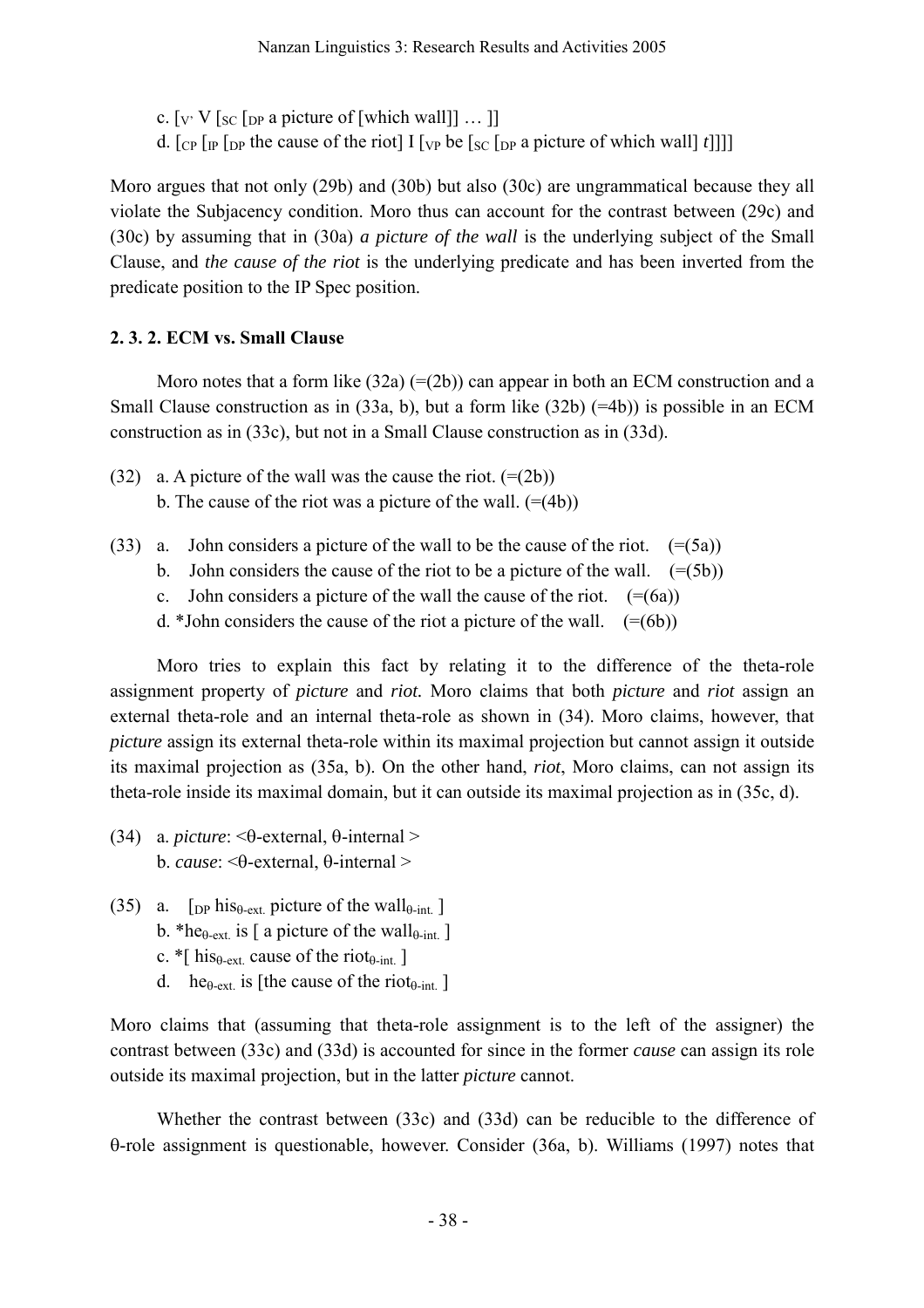(36a) and (36b) are not synonymous: (36a) and (36b) imply that we know well who the first DP (*John* in (36a) and *Bill* in (36b)) is, but the identity of the second DP (*Bill* in (36a) and *John* in (36b)) is not known. Thus if the same meaning is to be kept, the two DPs cannot be interchanged. Sentence (37) is ungrammatical if it is to have the same meaning as (36a).

- (36) a. I consider John Bill. b. I consider Bill John.
- (37) \*I consider Bill John. (in the sense of (36a))

The contrast in grammaticality between (36a) and (37) cannot be explained by the difference of the theta-role assignment of *Bill* and *John*, unless a specific proposal is made that relates the theta-role assignment property of a DP to the strength of referentiality of a DP (i. e., whether the identity is known or not known).

### **2. 3. 3. Predicate Raising**

 The two DPs in (38a) or (39a) cannot be inverted as in (38b) or (39b), but the two DPs in (40a) can be as in (40b).

- (38) a. John is a fool. b. \*A fool is John.
- (39) a. John is a doctor. b. \*A doctor is John.
- (40) a. John is the Mayor of Cambridge.  $(=(2a))$ b. The Mayor of Cambridge is John.  $(=(4a))$

Moro (1997: 266 fn. 32) tries to account for this fact by claiming that the indefinite article can be licensed only when it is governed by a lexical head at some stage in the derivation. Moro claims that sentence (41) is grammatical since in (41) the indefinite article is governed by a lexical verb *come*, but (38b) and (39b) are ungrammatical because the indefinite article is not governed by a lexical verb: Moro claims that *be* is not a lexical verb.

(41) A fool came.

However, sentences like (42a, b) are acceptable although the indefinite article is not governed by a lexical verb.

(42) a. A box was empty. (Yasui 2004, 3) b. A boy was sick. (*ibid*.)

Thus Moro's explanation as to why (38b) and (39b) are ungrammatical in terms of government by a lexical verb cannot be sustained.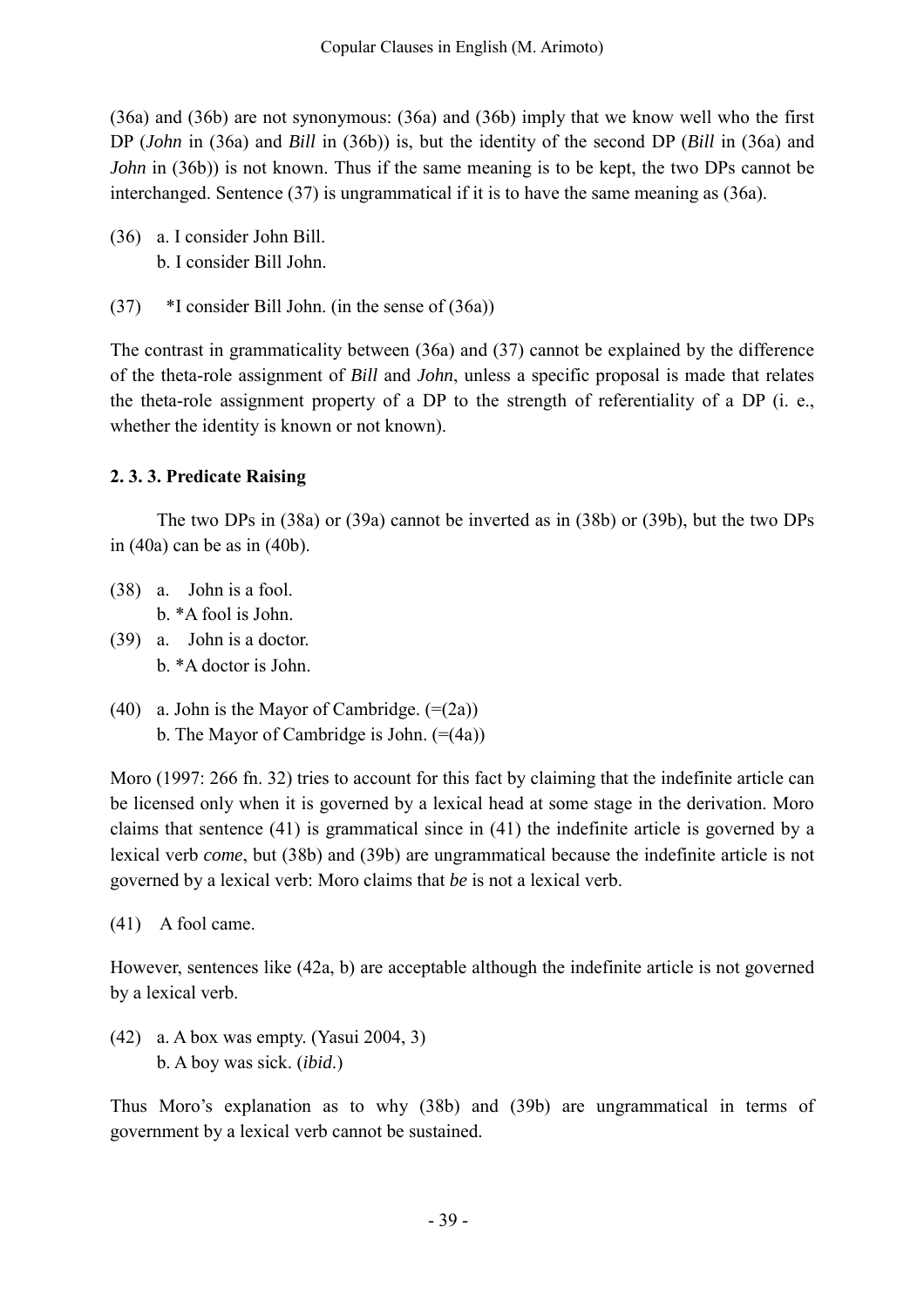#### **2. 3. 4. Mikkelsen (2005)**

 Mikkelsen (2005) also claims that the subject of specificational clauses is an inverted underlying predicate. Mikkelsen tries to exclude (43) with recourse to information structure.

- (43) a. \*A doctor is John.
	- b. \*Proud of his daughter is John. (Heycock and Kroch 1999, 379)

Mikkelsen claims that in the DP-inverted construction, the initial DP must be Discourse-old. Mikkelsen also claims that an indefinite article must observe the Novelty Condition (Heim 1982). Considering the two conditions, Mikkelsen concludes that a DP with an indefinite article is impossible as the initial element of DP-inversion construction since it must be Discourse-old, and at the same time it must be novel. He says that sentences like (44) is not ungrammatical but infelicitous, and assigns a hash # mark, rather than an asterisk  $*$ .<sup>[4](#page-9-0)</sup>

(44) #A doctor is John.

However, Mikkelsen notes that the second sentence of  $(45)$  $(45)$  $(45)$  is as infelicitous as  $(44)$ .<sup>5</sup> In (45) being a doctor is Discourse-old because of the first sentence. Mikkelsen says that the fact that the second sentence of (45) is infelicitous presents a problem for his explanation of (44), and offers other examples. Noting that (46a, b) are felicitous, Mikkelsen says that there are still other factors that play a role in determining the felicity of indefinite specificational subjects. But he leaves questions for further research. Thus unless the felicity of indefinite specificational subjects is accounted for, Mikkelsen's explanation of (44) must be considered inadequate.

- (45) Bill is a doctor. #A doctor is John.
- (46) a. Bill is a doctor. Another doctor is john. b. Bill is a doctor. John is a doctor (too).

#### **2. 4. Williams (1983; 1997)**

William (1983) discusses predicational pseudo-cleft sentences and specificational pseudo-cleft sentences. Williams agrees with Higgins in that the subject of the predicational pseudo-cleft sentences is a free relative clause, which Williams claims is referential. The

(iii)A box was empty.

 $\overline{a}$ 

<span id="page-9-0"></span><sup>4</sup> Mikkelsen claims that the initial element of predicative clauses is not subject to the Discourse-old condition since inversion is not involved in predicative clauses. Thus Mikkelsen can account for the grammaticality of (iii)  $(=(42a))$ , which Moro's account cannot explain.

<sup>(</sup>i) A student is here to see you.

<sup>(</sup>ii) A philosopher was present, and he hijacked the discussion.

<span id="page-9-1"></span><sup>&</sup>lt;sup>5</sup> Mikkelsen attributes the discussion about (45) to Donka Farkas.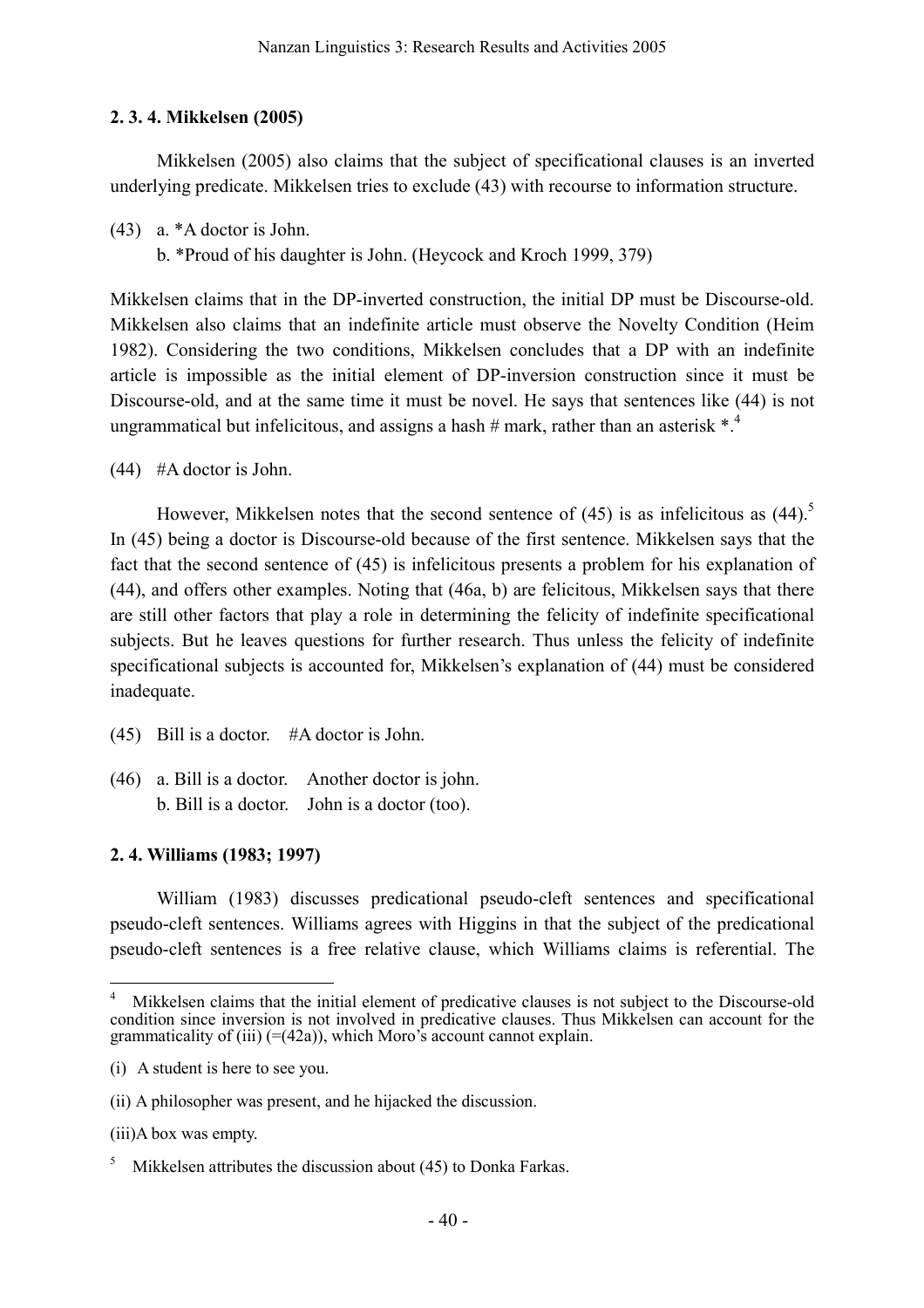underlying structure of predicational pseudo-cleft sentences like (47a) is (48).

- (47) a. What John is is important to him. (predicational)  $(=(12b))$ b. What John is is important to himself. (specificational)  $(=(12a))$
- (48) [what S] is XP (predicational)

 However, Williams disagrees with Higgins as to the derivation of the specificational pseudo-cleft sentences. Higgins argues that there is no inversion involved in specificational pseudo-cleft sentences. Williams, on the other hand, proposes that the underlying structure of specificational pseudo-cleft sentences is (49a), where XP is the subject, and a free relative clause is the predicate. If there is no inversion,  $(49b)$  is derived.  $(50a)$  (= $(47b/12a)$ ) is derived by inverting XP and [*what* S] around *be*; Williams claims that [*what* S] is an underlying predicative DP, and XP is an underlying subject.

- (49) a. XP is [what S] (specificational) b. [Important to himself] is [what John is].
- (50) a. What John is is important to himself. b. [what  $S$ ] PRED DP is  $XP_{SUBJECT}$

Williams claims that since there is inversion involved in specificational pseudo-cleft sentences like (50a), it is expected that XP of a specificational pseudo-cleft sentence acts like a subject, and the free relative clause acts like a post-copular predicate. He claims that the expectation is borne out: XP of a specificational pseudo-cleft sentences raises as (51a), but the free relative clause of a specificational pseudo-cleft sentences does not, as (51b). We will discuss sentences like (51) below in Section 2. 7.

- (51) a. \*What John is seems to be important to himself.
	- b. Important to himself seems to be what John is.

Another piece of evidence Williams presents that shows that inversion is involved in (50a) is the behavior of XP's and the free relative clauses of specificational pseudo-cleft sentences in a Small Clause construction. Williams notes that for predicational pseudo-cleft sentences, the order of two DP's in the finite clauses are preserved in Small Clause constructions.<sup>[6](#page-10-0)</sup>

(52) What John is is important to him.  $(=(47a))$ 

 $\overline{a}$ 

(53) a. I consider [what John is] [important to him]. b. \*I consider [important to him] [what John is]. (without Heavy NP Shift)

For identificational pseudo-cleft sentences, Williams notes that in Small Clause constructions,

<span id="page-10-0"></span><sup>&</sup>lt;sup>6</sup> Williams notes that (53b) is grammatical if it is considered to be derived from (53a) by Heavy NP Shift, which is irrelevant to the present discussion.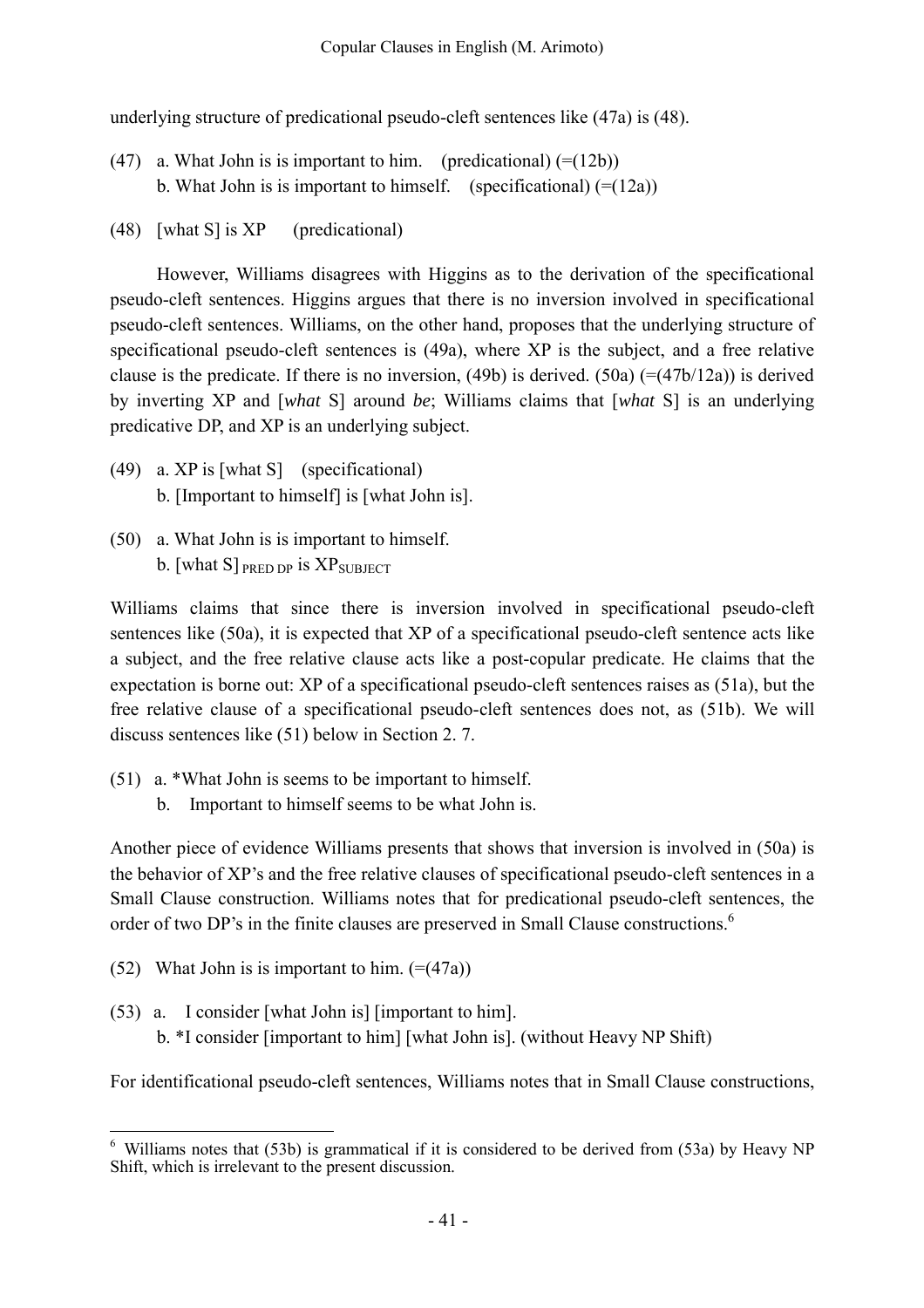the surface order of non-inverted pseudo-cleft sentences is preserved as in (54).

- (54) a. [Important to himself] is [what John is].
	- b. [What John is] is [important to himself].
	- c. I consider [important to himself] [what John is].
	- d. \*I consider [what John is] [important to himself].

William (1997) discusses not only predicational and specificational pseudo-cleft sentences but also predicational and specificational copular clauses. He notes that in specificational copular clauses such as (55) the first DP is less known or less directly knowable. In (55) we know who John is, but wonder who the mayor is, and the specificational clause tells who the mayor is: *John*.

(55) The mayor is John.

Williams notes that the Small Clause construction with *consider* corresponding to (55) is ungrammatical as in (56a), although (56b), which corresponds to (56c), is grammatical.

- (56) a. \*I consider the Mayor John.
	- b. I consider John the Mayor.
	- c. John is the Mayor.

The same thing can be said about a pair of sentences in  $(57)$  (=(36)), which are not synonymous as Williams notes: the first DP in each sentence is known but the identity of the second DP is not known.

(57) a. I consider John Bill. b. I consider Bill John.

Williams's claim about the specificational clauses and their occurrences in a Small Clause construction is interpreted as follows. If a clause contains two DP's, in the underlying structure the first DP is a known DP and the second DP is a less known DP. In a Small Clause construction that order is always preserved.

 The difference between a finite clause and an ECM construction on the one hand and a Small Clause construction on the other is that the former has an additional Spec for an item to raise to, but the latter does not have an additional Spec. If one claims that either of the two DP's of the equative clauses can raise to the additional Spec in finite clauses and ECM constructions, either order is possible as in (58). A Small Clause has to preserve the order of the two DP's in the underlying structure: if the second DP in the underlying structure appears before the first DP in the underlying structure, the sentence is ungrammatical as in (59b) since there is no additional Spec for it to raise.

(58) a. I consider  $\lceil \mathbf{I} \rceil$  [ $\lceil \mathbf{I} \rceil$  to  $\lceil \mathbf{I} \rceil$  to  $\lceil \mathbf{I} \rceil$  to  $\lceil \mathbf{I} \rceil$  [ $\lceil \mathbf{I} \rceil$  to  $\lceil \mathbf{I} \rceil$  to  $\lceil \mathbf{I} \rceil$  and  $\lceil \mathbf{I} \rceil$  if the Mayor]]]]] b. I consider John to be the Mayor.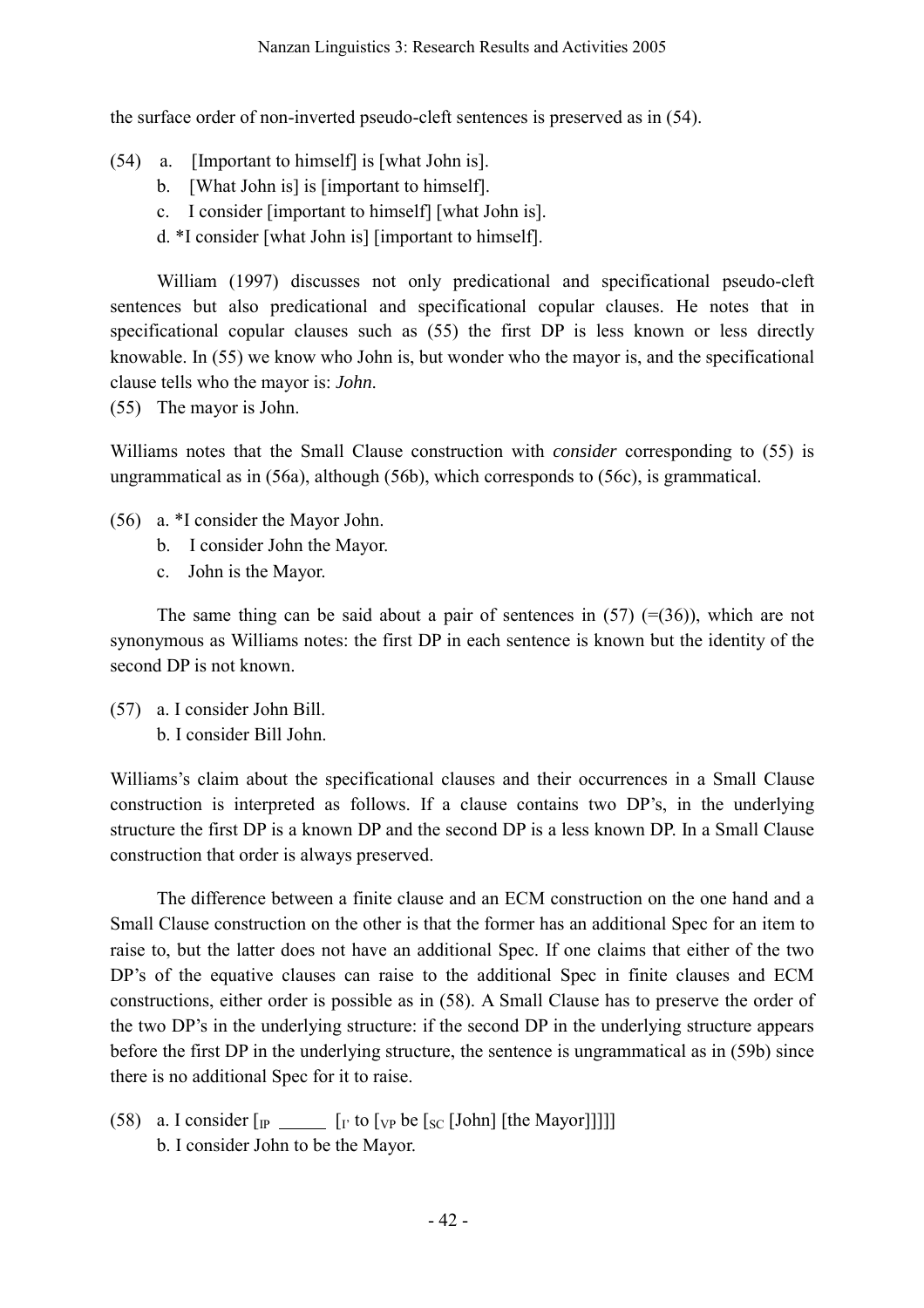c. I consider the Mayor to be John. d.  $\left[\begin{smallmatrix}I_{\text{P}} & \cdots & I_{\text{V}}\end{smallmatrix}\right]$  [ $\left[\begin{smallmatrix}I_{\text{V}} & \cdots & I_{\text{S}}\end{smallmatrix}\right]$  [ $\left[\begin{smallmatrix}I_{\text{P}} & \cdots & I_{\text{S}}\end{smallmatrix}\right]$ ]]] e. John is the Mayor. f. The Mayor is John

(59) a. I consider  $\lceil \sec \sqrt{(\text{John})} \rfloor$  [the Mayor]] b.  $*$ I consider the Mayor John.  $(=(56a))$ 

Thus Williams can account for the contrast between (56a) and (56b) if the underlying order of the two DP is shown to be always such that a known DP comes first and a less known DP comes later. We will discuss in Section 4 as to the order of the two DP's in the underlying structure.

Summarizing the discussion in this section, we can conclude that Moro's and Mikkelsen's predicate inversion analysis cannot account for why DP with an indefinite article in predicative clauses cannot invert. On the other hand, Williams can account for the facts about specificational clauses in finite clauses / ECM constructions and Small Clause constructions by the inversion analysis.

### **2. 5. A Weakly Referential DP**

 Let us consider the referential status of the second DP's in the underlying structure of the specificational clauses, underlined DPs in (60), which Williams says are less known than the other DP's. Moro, Mikkelsen, and Williams claim that they are predicates; that is to say, they claim that the second DP's in the underlying structure of the specificational clauses are nonreferential.

- (60) a. John is the Mayor of Cambridge.
	- b. The Mayor of Cambridge is John.
	- c. Important to himself is what John is.
	- d. What John is is important to himself.

Higgins (1979) also claims that the underlined DP in (61a) is not referential. Rather Higgins claims that they are "superscriptional" since the reading corresponds to the heading of a list (cf.  $(61b)$ ).<sup>[7](#page-12-0)</sup>

(61) a. What I don't like about John is his tie. b.  $\{x: \text{what I don't like } x \text{ about John}\} = \{\text{his tie}\}\$ 

Declerck (1983) clarifies the referential status of the subject of specificational clauses as (62a), which corresponds to the second DP in (62b), by contrasting it with the subject of predicative clauses ((62c)).

<span id="page-12-0"></span><sup>&</sup>lt;sup>7</sup> Higgins claim that *his tie* in (61a) is not referential but "specificational."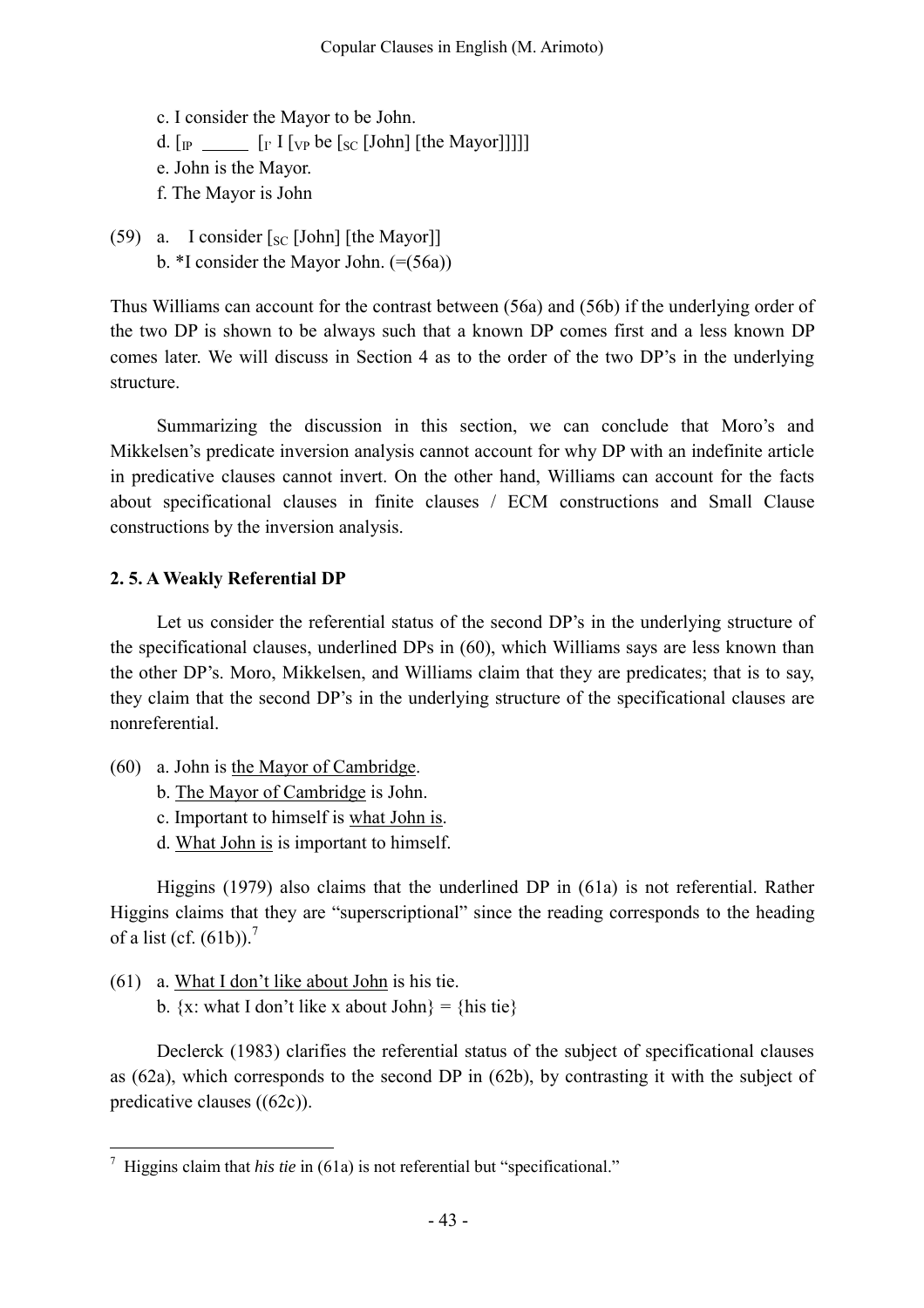(62) a. The bank robber is John Thomas. b. John Thomas is the bank robber. c. John Thomas is a teacher.

Declerck argues that one of the differences between the subject of specificational clauses (which Declerck calls S-identifying sentences) and that of predicational sentences is that the former answers the question of the form "Who / Which (one) is DP?" and the latter answers the question of the form "What is DP?"

(63) a. Q: Who/Which (one) is the bank robber?

A: John Smith is the bank robber.

A: The bank robber is John Smith.

b. Q: What is your friend? – A: He is a teacher.

Declerck claims that *the bank robber* in (62a, b) has a specific referent, but identifying the referent by itself is impossible. Declerck argues that in that sense *the bank robber* in (62a, b) is not nonreferential but "weakly referential." The identification of the referent of the weakly referential DP is made possible by being linked up with the referential DP (*John Smith* in this case) in the clause.

We agree with Declerck in that *the bank robber* in (62a, b) is weakly referential, rather than nonreferential as claimed by Moro, Mikkelsen, and Williams. The difference in referentiality between the subject of a specificational clause and that of a predicational clause is also seen in (64), where *the murderer* can be the antecedent of *he*. (Sentence (64) is suggested by Heycock (1994), who says that *the murderer* in (64) is "relatively referential.") If *the murderer* in (64) were nonreferential, it would not be able to be the antecedent of a pronoun.

(64) Now I realize that the murderer was John. He was wearing size 12 shoes and only John has feet that size.

This contrasts with the post-copular DP of predicational clauses: as Declerck notes the relative pronoun which has as its antecedent the predicative nominal in predicative clauses is *which*, rather than *who* as in (65).

(65) He is a friend of mine, which you are not.

 If we claim that *a teacher* in (66a), which is nonreferential, is a predicate, but *the Mayor of Cambridge* in (66c), which is weakly referential, is not a predicate, the following descriptive generalization can be obtained. (We will argue below that *the Mayor of Cambridge* in (66c) is an argument.) Note that since Moro, Mikkelsen, and Williams claim that *a teacher* in (66a) and *the Mayor of Cambridge* in (66c) are both predicates, this descriptive generalization is not possible in their framework.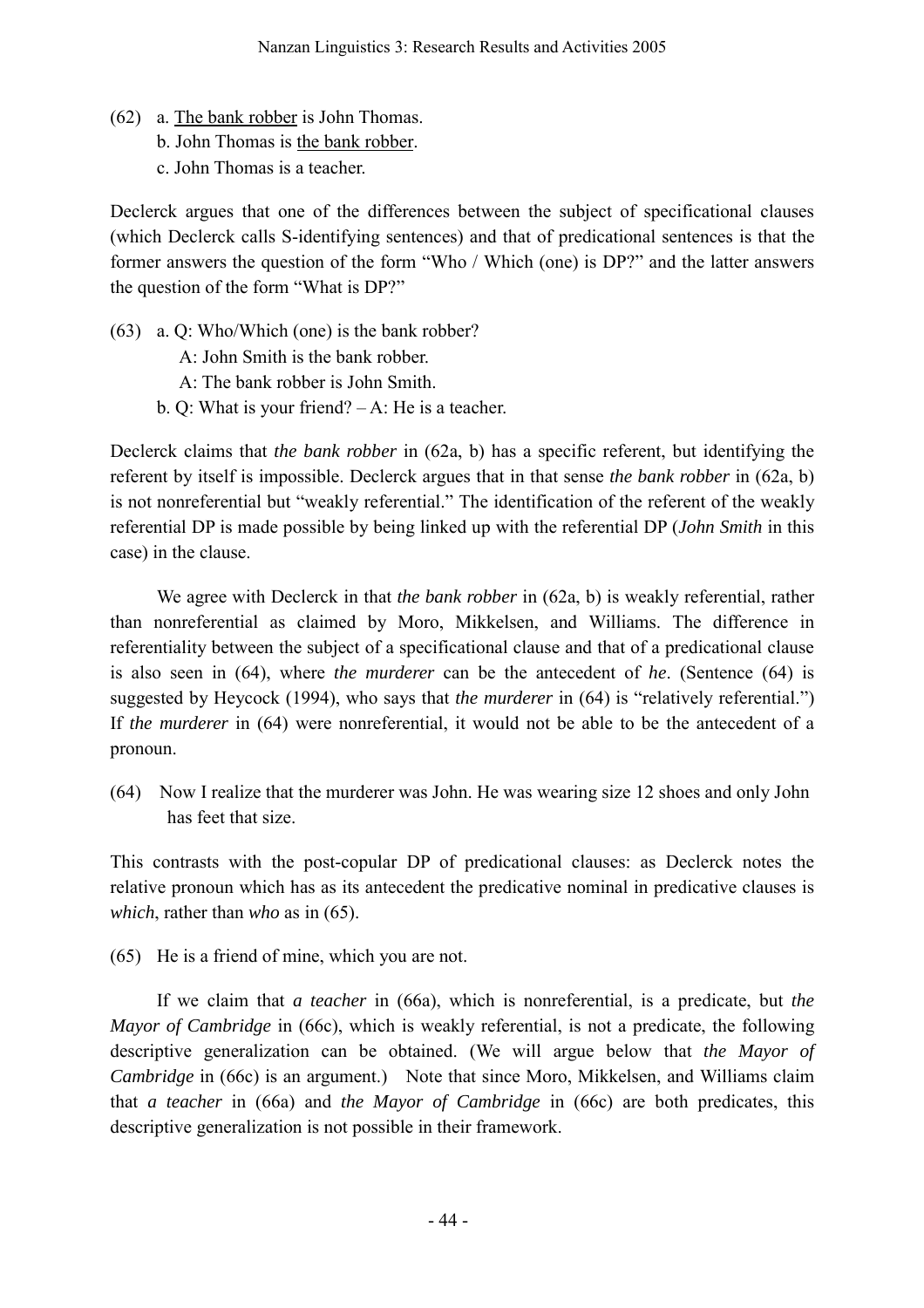- (66) a. John is a teacher.
	- b. \*A teacher is John.
	- c. John is the Mayor of Cambridge.
	- d. The Mayor of Cambridge is John.
- (67) A predicate cannot be in IP Spec.

We adopted Declerck's claim that *the Mayor of Cambridge* in (66c) is weakly referential, but there is one difference between Declerck's position and the position argued in this paper. Declerck claims that *the Mayor of Cambridge* in (66d) is an underlying subject, and that the (underlying) subject of a specificational sentence (S-identifying sentence) is always weakly referential. We argue that from the facts about the occurrence of the specificational clauses in Small Clause constructions mentioned in Section 2. 4., in (66d) *the Mayor of Cambridge* is not an underlying subject, but *John* is. We present further evidence that *John* in (64d) is an underlying subject in Section 3. 2. 2.

### **2. 6. Equative** *Be* **and Predicative** *Be*

Heycock and Kroch (1997; 1999) argue against the predicate inversion analysis of Moro, Heggie, and Williams. Heycock and Kroch (1997) claim that movement of a predicate to IP Spec is not possible and in particular claim that IP Spec in copular clauses is restricted to being the landing site of the subject of a Small Clause, just as it is when I takes a VP complement with an overt subject. Moro and Williams claim that there is only one *be*, and the difference between the predicational clause and the specificational clause is due to whether the subject or the predicate raises to IP Spec. Heycock and Kroch, on the other hand, argue that there are equative *be* and predicative *be*; (68a) is an equative sentence with equative *be* and (68b) is a predicative sentence with predicative *be*.

(68) a. Honest is what I want a man to be. (an equative sentence) b. John is what I want a man to be (i.e. he's honest). (a predicative sentence)

 The first argument against the predicate inversion analysis by Heycock and Kroch is based on a pair of sentences like (69).

(69) a. What she did was run the marathon. b. Run the marathon was what she did.

Williams claims that *what she did* in (69a) is an underlying predicate and has been inverted from the predicate position and that *what she did* in (69b) is in the canonical predicate position without any movement. Heycock and Kroch claim that if it is so, *what she did* in (69b) should undergo the same syntactic operations as other predicates, but it does not. In (70a, b) *run the marathon* and *honest* are preposed. However, *what she did* cannot be as in (70c).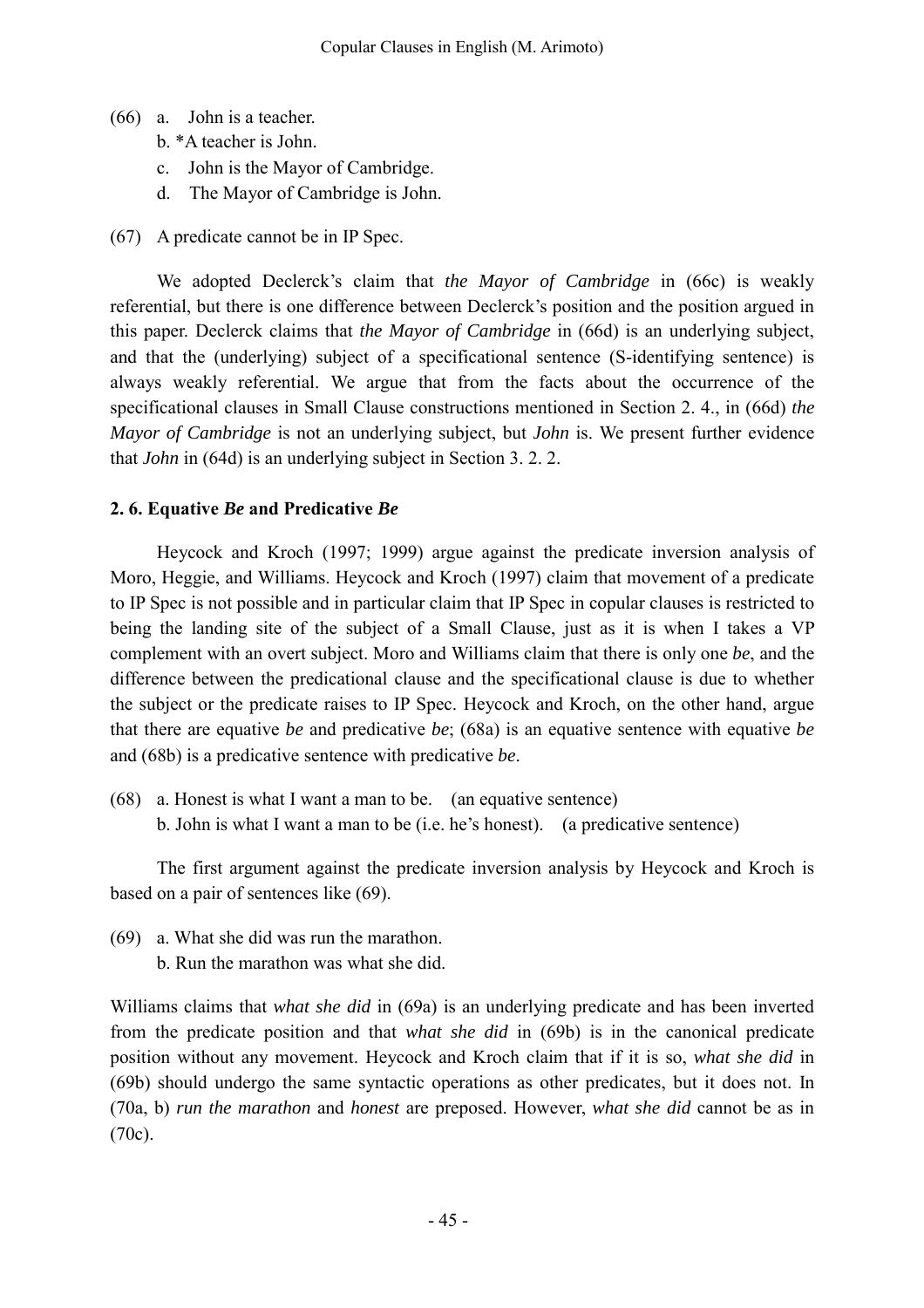- (70) a. She said she would run the marathon; and run the marathon, she did.
	- b. She said that she was honest, and honest she was.
	- c. \*She said that run the marathon was what she would do; and what she did, run the marathon was.

However, this argument does not apply to the inversion analysis that claims that *what she did* in (69b) is not a predicate, a claim proposed in this paper. If *honest* in (70b) and *what she did* in (70c) were both predicates, *honest* and *what she did* would behave similarly. However, this paper claims that *honest* in (70b) is a predicate but *what she did* in (70c), being weakly referential, is an argument. Thus that they should behave differently is expected in the position proposed in this paper, too.

 Their second argument concerns a Small Clause construction. Heycock and Kroch note that although (71b) and (71d) are grammatical, (72b) and (72d) are not, and claim that on an inversion analysis all of them should be perfect.

- (71) a. This book is what you should read next.
	- b. I consider this book what you should read next.
	- c. That it was raining was what he should have said.
	- d. ?I considered that it was raining what he should have said.
- (72) a. Honest is what John is.
	- b. \*I consider honest what John is.
	- c. Read poetry was what he does best.
	- d. \*I consider read poetry what he does best.

However, note that an AP and a VP are degraded also in an ECM construction as (73). They should be grammatical in Heycock and Kroch's approach, too. Since the Case marking in a Small Clause construction and an ECM construction is "exceptional," it should be reasonable to suppose that an AP and a VP are not Case marked in these constructions, but only a DP and a CP can be Case marked. Thus their second argument is not sustained.

- (73) a. ?\*I consider honest to be what John is.
	- b. ?\*I consider read poetry to be what he does best.

Their third argument concerns a pair of sentences in  $(74)$  (=(68)). Heycock and Kroch argue that (75a) is grammatical since (74a) is an equative sentence, but (75b) is not since (74b) is a predicative sentence. They claim that under predicate inversion analysis, there is no explanation for the clear difference in grammaticality between (75a) and (75b).

- (74) a. Honest is what I want a man to be.
	- b. John is what I want a man to be (i.e. he's honest).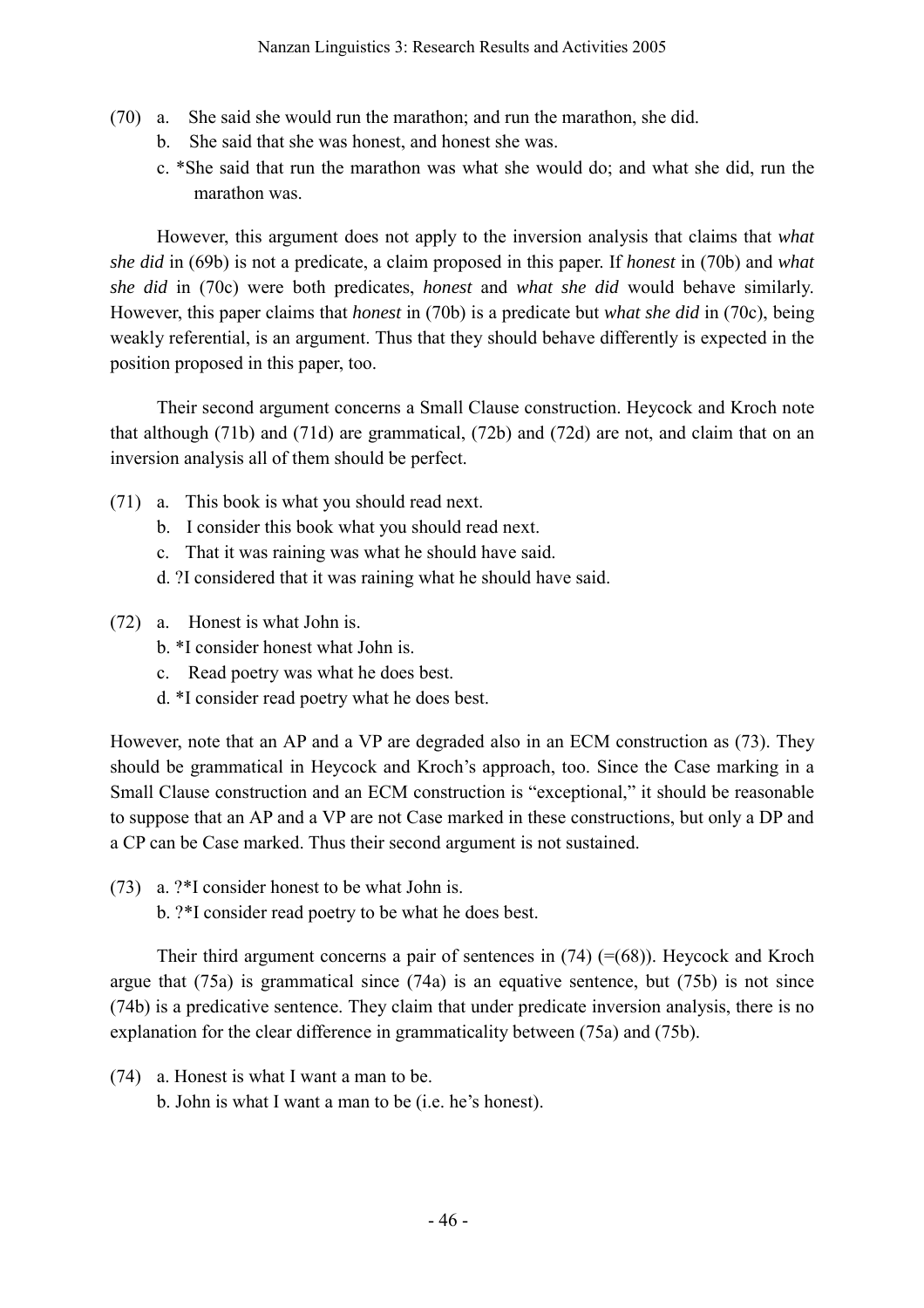(75) a. What I want a man to be is honest. b. \*What I want a man to be is John.

This argument is against the position that claims that both (74a) and (74b) have the same *be*, i. e., the position that claims that both of them are predicative. This paper, however, claims that (74a) is a specificational pseudo-cleft sentence, with *honest* as the subject and *what I want a man to be* as a weakly referential pseudo-cleft clause. It can be inverted producing (75a). On the other hand, (74b) is a predicative clause, with *John* as the subject and *what I want a man to be* as a predicate. It states that *what I want a man to be* is predicated of *John*. Being a predicative sentence, it cannot be inverted. Hence (75b) is ungrammatical. (This explanation is the same as Heycock and Kroch's explanation, except that they do not allow inversion.)

Their fifth argument is that if sentences (76a, b) have the same underlying structure (76c), and if (76a) is derived by regular Raising and (76b) is derived by inversion, then nothing can prevent (77a) from being derived. This is because (77a, b, c) have the same underlying structure (77d), and if either *Kim* or *the best candidate* can be extracted from the Small Clause in (76c), then either *Kim* or *the best candidate* should be able to be extracted from the Small Clause in (77d).

- (76) a. Kim is the best candidate. b. The best candidate is Kim. c.  $\lceil \mathbf{I} \rceil$   $\lceil \mathbf{I} \rceil$   $\lceil \mathbf{V} \rceil$   $\lceil \mathbf{V} \rceil$   $\lceil \mathbf{V} \rceil$  be  $\lceil \mathbf{I} \rceil$  the best candidate
- (77) a. \*The best candidate is considered Kim.
	- b. Kim is considered the best candidate.
	- c. I consider Kim the best candidate.
	- d. I consider [Kim [the best candidate]]

This is solved by adopting the notion of Equidistance suggested by Chomsky (1995). *Be*, being a raising verb, raises to I, as (78) shows. Chomsky argues that in (79a), if Y adjoins to X, forming the chain  $(Y, t)$  with the minimal domain  $\{Spec_1, Spec_2, ZP\}$ , then  $Spec_1$  and  $Spec_2$ are equidistant from ZP (or anything it contains). In (79b) after *be*-raising, *the best candidate*  can raise IP Spec crossing *Kim*.

- (78) John isi not *t*i happy. (cf. John does not seem happy.)
- (79) a.  $\lceil_{XP}$  Spec<sub>1</sub>  $\lceil_{X'} X \rceil_{YP}$  Spec<sub>2</sub>  $\lceil_{Y'} Y ZP \rceil \rceil$ ]] b.  $\lceil p \rceil$  be<sub>i</sub>+I  $\lceil \sqrt{p} \rceil$  Kim  $\lceil \sqrt{v} \cdot t_i \rceil$  [the best candidate]]]

 $\overline{a}$ 

Now consider (77a, b). They have an underlying structure like (80a). I assume that in a Small Clause construction of the specificational sense of *be*, there is a null verb which has the same function as the specificational *be*. [8](#page-16-0) Even if the passive *be* raises to I as in (80b), *the best* 

<span id="page-16-0"></span> $8 \text{ In } (80)$  the Small Clause part is represented as VP<sub>2</sub>, but since the head is a null verb, it could be represented as SC: the choice is not important.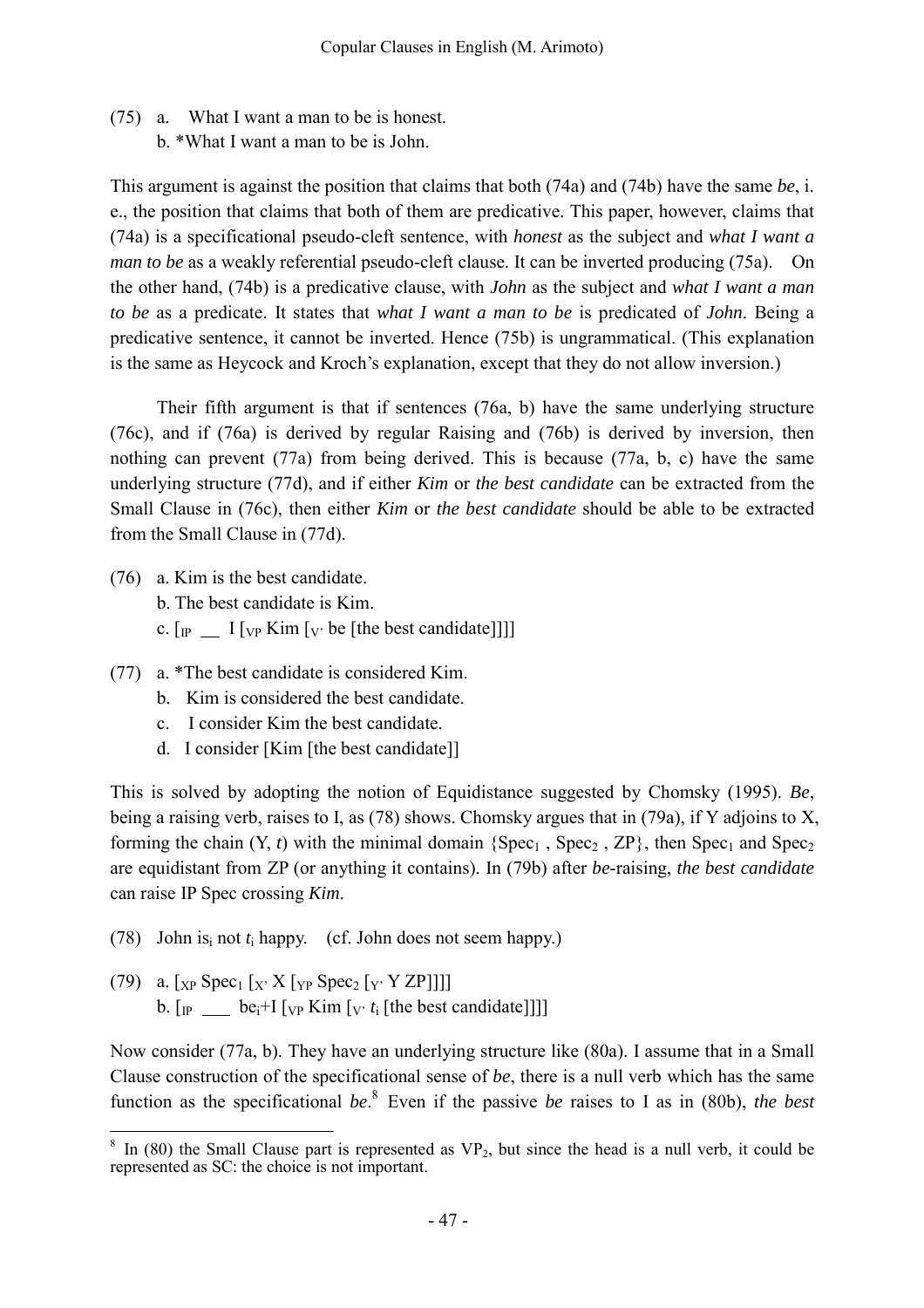*candidate* cannot raise to IP Spec over *Kim*, since the minimal domain here is  ${IP}$  Spec,  $VP_1$ Spec, and  $VP_2$ . Thus (77a) is not derived even if (76b) is derived by inversion. Thus Heycock and Kroch's argument against inversion cannot be sustained.<sup>[9](#page-17-0)</sup>

(80) a.  $\lceil p \rceil$  I  $\lceil v p \rceil$  is considered  $\lceil v p \rceil$  Kim  $\lceil v p \rceil$  *e* [the best candidate]]]] b.  $\lceil \mathbf{p} \rceil$  be<sub>i</sub>+I  $\lceil \mathbf{v}_{\text{P1}} t_i \rceil$  considered  $\lceil \mathbf{v}_{\text{P2}} \rceil$  Kim  $\lceil \mathbf{v}_{\text{2}} \rceil$  (the best candidate)]]]

#### **2. 7. Predicational Clauses vs. Specificational Pseudo-cleft Sentences**

We noted that a predicative clause does not invert: sentences (81) are ungrammatical. Heycock and Kroch (1999) discuss sentences like (82). The pre-copular elements in (82) are the same as the ones in (81). The pre-copular elements in (82) occupy the IP Spec position since they raise as (83a) and they allow the subject-Aux inversion as (83b). Noting the contrast in grammaticality between (81) and (82), Heycock and Kroch claim that the generalization is not that a particular category (AP, for example) is prohibited from appearing in the IP Spec position. They claim rather that whenever an apparently inverse sentence lacks an equative interpretation, the sentence is ungrammatical.

- (81) a. \*A doctor is John. b. \*Proud of his daughters is John. c. \*Intelligent is John.
- (82) a. Proud of his daughter is what he is. b. Intelligent is what he thinks he is.
- (83) a. Proud of his daughters seems to be what he is. b. Is intelligent what he thinks he is?

- (i) The paintings by O'Keefe were wonderful. ??(Even more) impressive were the murals by Rivers.
- (ii) Voting *for* the amendment were the senators from Maine.
- (iii) Delinquency is a menace to our society. Also a menace are/\*is factory closings and fascist propaganda.

In these sentences the verb agrees with the post-copular DP. On the other hand, in a specificational clause the verb agrees with the pre-copular DP.

(iv) The biggest problem is/\*are factory closings.

In sentences  $(i) - (iii)$  the fronted predicate does not invert with the auxiliary in a yes-no question as in (v), which also shows that inversion is into CP Spec.

(v) \*Are also a menace to society factory closings?

This paper agrees with Heycock and Kroch in that in  $(i) - (iii)$  DP's are inverted into CP Spec, but it disagrees with them and claims that inversion into IP Spec is also possible.

<span id="page-17-0"></span> $\overline{a}$ <sup>9</sup> Heycock and Kroch (1997) argue that there is no inversion into IP Spec, but they argue that inversion into CP Spec is possible: in (i), (ii), and (iii) DP's have been inverted into CP Spec, rather than into IP Spec.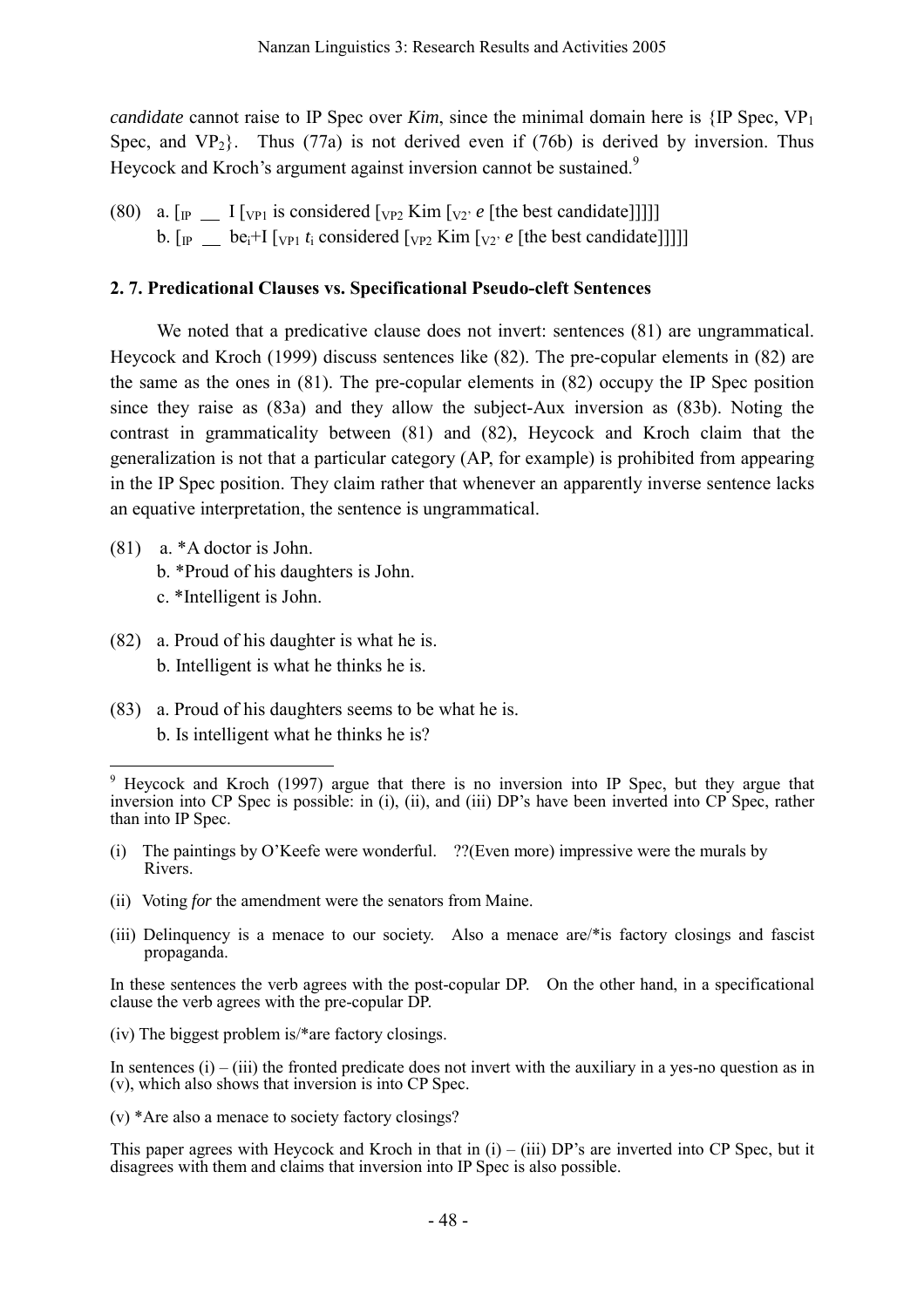If Heycock and Kroch's claim were sustained, the generalization mentioned above, repeated below as (84), would not be sustained. Notice, however, that sentences in (82) are specificational pseudo-cleft sentences. This paper argues that if we consider the LF form of specificational pseudo-cleft sentences, the generalization (84) is sustained.

(84) A predicate cannot be in IP Spec.  $(=(67))$ 

#### **2. 8. LF movement of Specificational Pseudo-cleft Sentences (Bošković 1997)**

 Bošković (1997) discusses the LF form of the specificational pseudo-cleft sentences. As noted in section 2. 1., specificational pseudo-cleft sentences exhibit the connectivity effect between the *wh*-clause and the post-*be* constituent, but predicative pseudo-cleft sentences do not as (85). In order to account for the difference in connectivity between the two, Bošković claims that while predicative pseudo-cleft sentences have a free relative clause as subject and no movement is involved, for specificational pseudo-cleft sentences XP's undergo LF movement. The discussion has the following form. He first notes that it is often assumed that anaphors undergo LF movement: the LF of (86a) is often considered to be (86b).

- (85) a. What John is is important to himself. b. What John is is important to him.
- (86) a. John likes himself. b. John himselfi+ INFL likes *t*i

Bošković claims that *what* in a specificational pseudo-cleft is a surface anaphor in the sentence of Hankamer and Sag (1976), and that a surface anaphor has to have a linguistic antecedent and it must be replaced by its antecedent at some level of representation. The post-*be* element replaces the chain headed by *what* in LF, and "deletes" *what*.

As evidence Bošković offers the contrast between *wonder* and *ask*. Though both *wonder* and *ask* allow an indirect question as in (87a, b), *wonder* does not allow a DP complement as (87c), whereas *ask* does as (87d). The difference between *wonder* and *ask* appears also in such pseudo-cleft sentences as (88). However, in (88) *the time* does not immediately follow *wonder* or *ask*. If *the time* replaces the chained headed by *what* in LF, the facts about (88) can be explained.

- (87) a. I wondered what the time was.
	- b. I asked what the time was.
	- c. \*I wondered the time.
	- d. I asked the time.
- (88) a. ?\*What John wondered was the time.
	- b. What John asked was the time.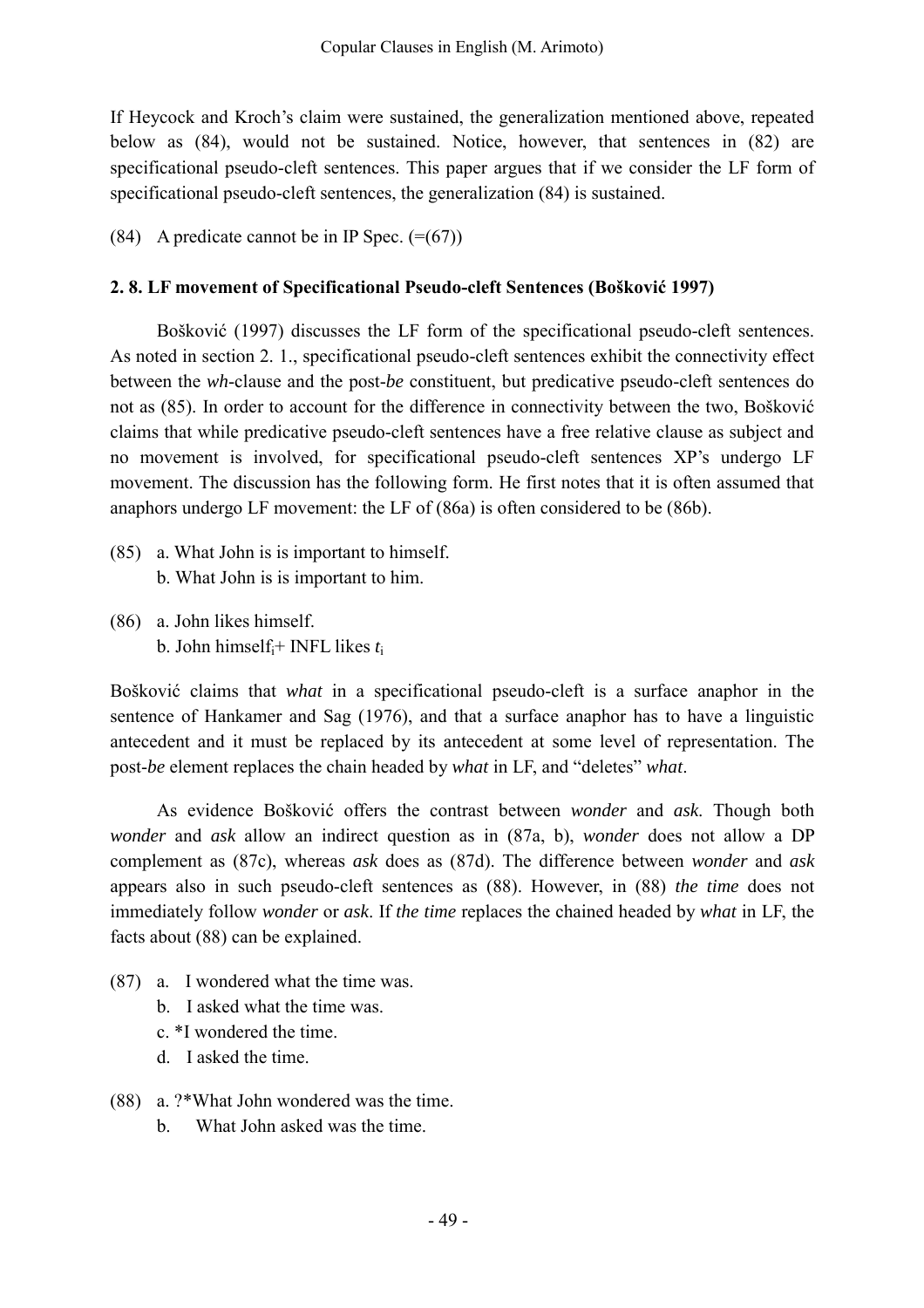Bošković also claims that the LF movement analysis of specificational pseudo-cleft sentences explain the difference in grammaticality between (89a) and (89b). A *wh*-clause in predicational pseudo-cleft sentences raises, but that of specificational pseudo-cleft sentences does not. Bošković adopts the copy theory of A-movement: the derived structure of (90) is (91). Bošković assumes that LF movement moves XP's into the head of the chain created by the overt movement of the *wh*-element. Bošković further assumes that given a chain, all members of the chain that are not involved in the interpretation must be deleted at LF under identity with the remaining member of the chain. Now, as the result of the movement of XP into the head of the chain, the two members of the chain are not identical. Thus deletion is impossible, and LF contains an element which is not involved in the interpretation, and the sentence is ungrammatical.

- (89) a. What John is seems to be silly. b. \*What John is seems to be proud.
- (90) \*What John is turned out to be important to himself.
- (91) [what John is] turned out [what John is] to be important to himself

Thus Bošković can account for the contrast between (89a) and (89b) by LF movement of  $XP's$ <sup>[10](#page-19-0)</sup>

 If we adopt Bošković's analysis of LF movement of specificational pseudo-cleft sentences, the LF form of (92) does not have *proud of his daughter* or *intelligent* in the IP Spec position. Thus if the generalization (93) is considered to be effective in LF, it blocks only sentences (94), and we can retain the generalization as it is.

- (92) a. Proud of his daughter is what he is.  $(=(82a))$ b. Intelligent is what he thinks he is.  $(=(82b))$
- (93) A predicate cannot be in IP Spec.
- (94) a.  $*A$  doctor is John (=(81a)) b. \*Proud of his daughters is John.  $(=(81b))$

<span id="page-19-0"></span> $\overline{a}$ <sup>10</sup> Heycock and Kroch (1997) discuss the contrast between (i) and (ii) noted by Williams.

<sup>(</sup>i) Proud of himself seems to be what John is.

<sup>(</sup>ii)\*What John is seems to be proud of himself.

However, they claim that they do not expect (ii) to be ungrammatical since (iii) is acceptable.

<sup>(</sup>iii) Especially dishonest seems to have been the Rockefeller family.

Note, however, that in (ii) the free relative clause raises (hence the sentence is ungrammatical), and in (iii) an AP raises. Bošković can account for the contrast in grammaticality between (ii) and (iii): in (ii) LF movement of XP renders LF deletion of the superfluous member impossible, but in (iii) no LF movement is involved. Heycock and Kroch cannot explain the contrast between (i) and (iii) on the one hand and (ii) on the other.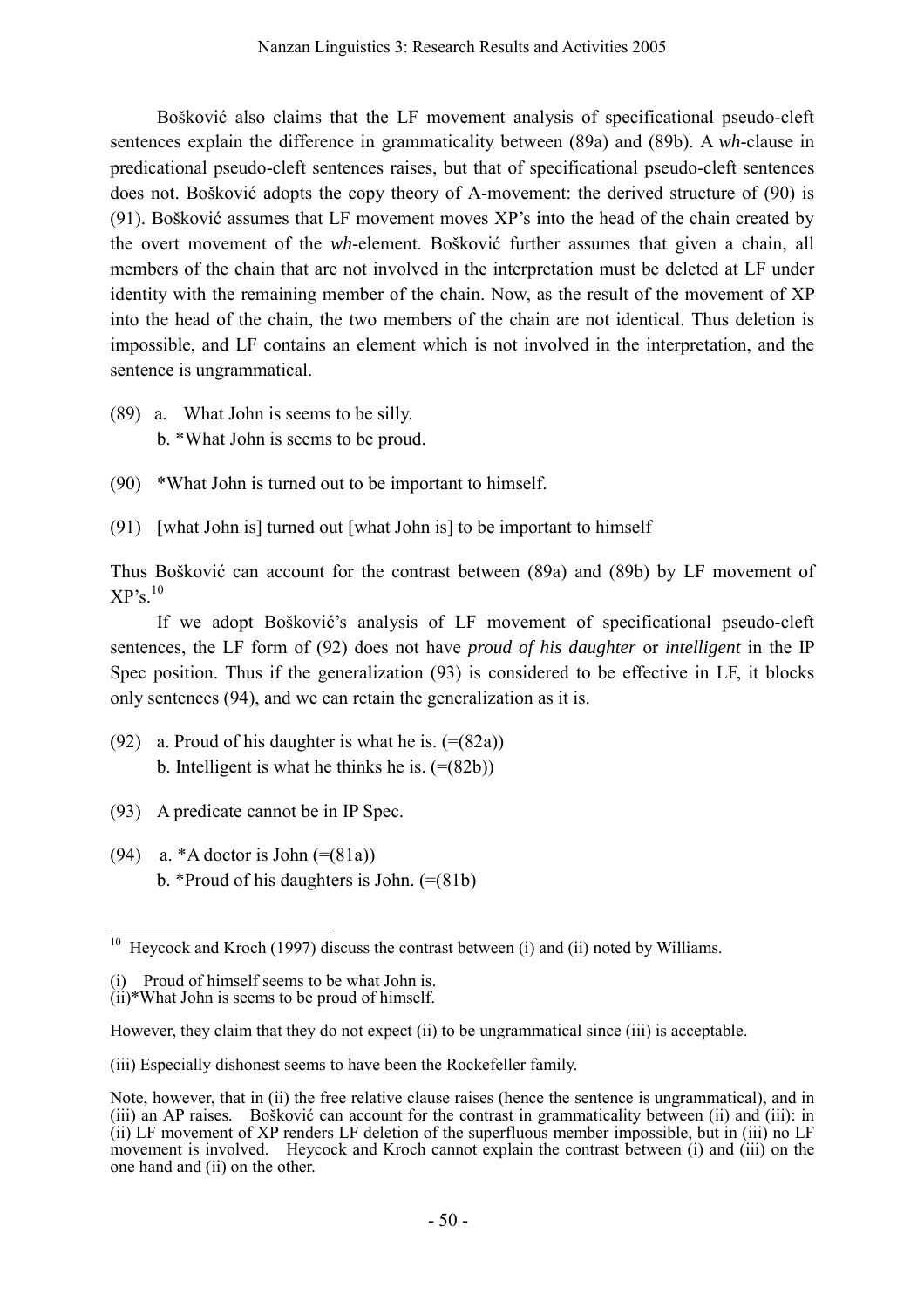A predicate is a theta-assigner: it assigns a theta-role to an argument. An A-position is occupied by an argument. Thus it can be said that a theta-assigner cannot be in an A-position, a position where an argument, which is assigned a theta-role, appears. The descriptive generalization (93) follows from this condition.

Summarizing the discussion so far, we can conclude that Heycock and Kroch's argument is directed against the inversion analysis which inverts an underlying predicate. Heycock and Kroch argue that equative sentences and predicative sentences exist, which we agree with. Heycock and Kroch argue against inversion. However, I will argue below that the post-*be* element in equative sentences can be inverted, but the post-*be* element predicative sentences cannot be inverted (cf. (93)).

#### **2. 9. An Argument vs. a Predicate**

Rothstein (2001) argues that the pre-copular DP in (95) is not an inverted predicate as Moro and Williams claim. She notes that while a predicative expression can be modified by non-restrictive relative clauses headed by *which* as (96a), the pre-copular DP in specificational clauses can be modified by non-restrictive relative clauses headed by *who* as (96b).

(95 ) The leader is Mary.

(96) a. They think John mean, which is a horrible thing to be. b. The (alleged) murderer, who was acquitted yesterday, is John.

Cf. \*The murderer, which is a horrible thing to be, is John.

Rothstein argues that the fact that the pre-copular DP in specificational clauses can be the antecedent of a pronoun as (97)  $(=(62))$  also shows that it is not an inverted predicate.

(97) Now I realize that the murderer was John. He was wearing size 12 shoes and only John has feet that size.

She argues that the pre-copular DP of (95) behaves as an argument, and that it is the subject of the sentence. This paper agrees with Rothstein in that the pre-copular DP in specificational clauses is an argument. Rothstein claims that a predicational clause like (98a) has a structure like (98b), and a sentence like (99a) has a structure like (99b).<sup>11</sup> If we adopt the VP-internal subject hypothesis, (99b) will be shown as (99c). Both the pre-copular DP and the post-copular DP are arguments; both can be modified by non-restrictive relative clauses headed by *who*, as (100). This paper, however, differs from Rothstein and claims that

<span id="page-20-0"></span> $11\,$ 11 A sentence like (99a) is ambiguous. (99c) shows the structure of an equative reading of (99a), but (99a) has also a predicative reading, which can be shown as (i).

<sup>(</sup>i)  $\lceil \ln \text{Mary} \rceil_{VP}$  is  $\lceil \text{sc } t \rceil$  [the leader]]]]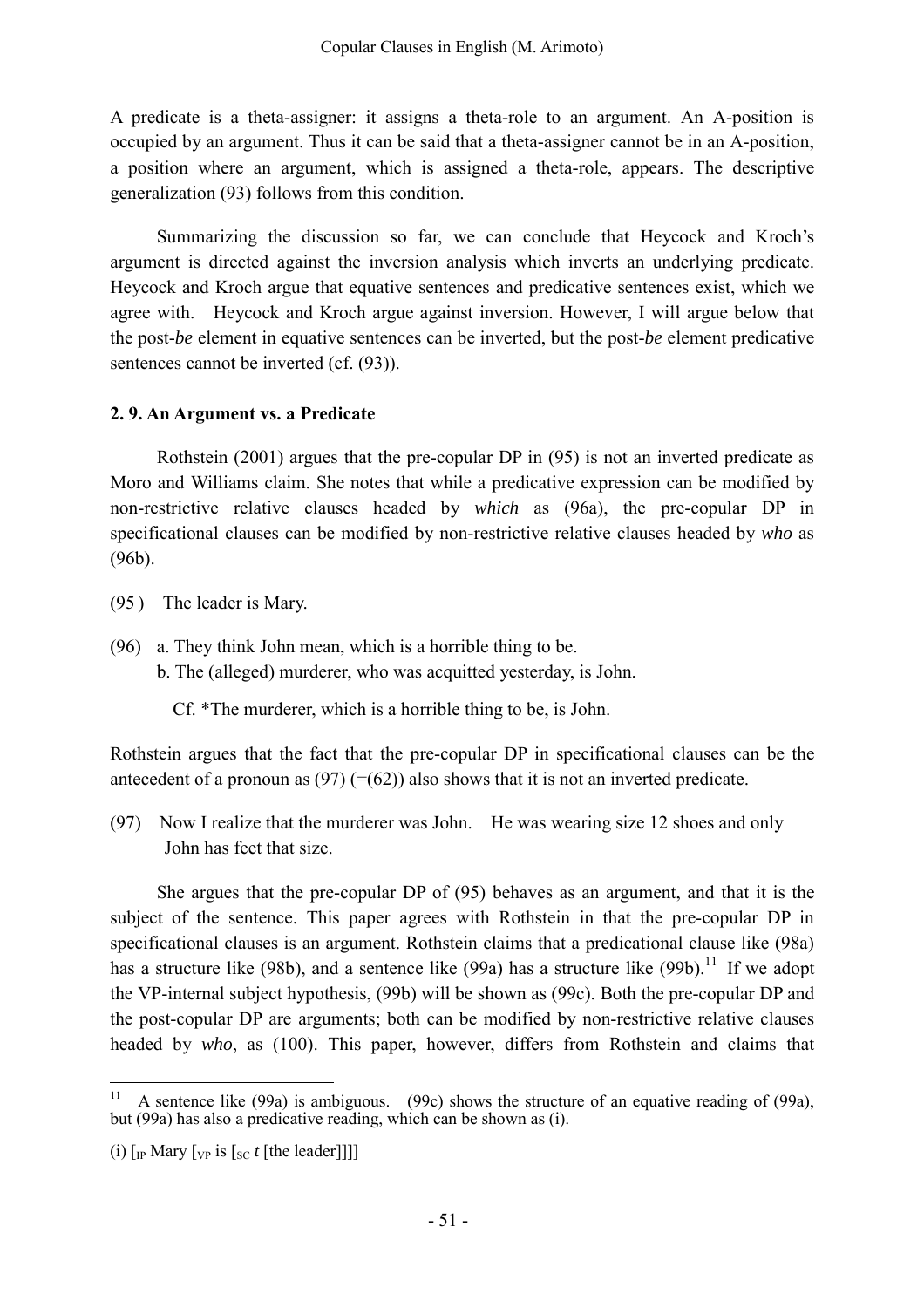inversion is involved in specificational clauses like  $(101a)$  (=(95)) or (101b). The next section clarifies the point.

- (98) a. Mary is a clever woman. b.  $\lceil p$  Mary  $\lceil \sqrt{vp} \rceil$  is  $\lceil \sqrt{sc} t \rceil$  a clever woman]]]
- (99) a. Mary is the leader. b.  $\lceil p$  Mary  $\lceil v_p \rceil$  is  $\lceil p_p \rceil$  the leader c.  $\lceil_{\text{IP}} \rfloor$  I  $\lceil_{\text{VP}}$  Mary  $\lceil_{\text{V}'}$  is  $\lceil_{\text{DP}}$  the leader]]]]
- (100) Mary, who you know from the tennis club, is Professor Smith, who teaches maths at the university.
- (101) a. The leader is Mary. b. The Mayor of Cambridge is John.

### **3. Analysis**

### **3. 1. Locative Inversion Sentences**

 Consider Locative Inversion sentences like (102b, d). Bresnan (1993) shows that locative phrases of Locative Inversion sentences raise as (103). This fact indicates that locative phrases of Locative Inversion sentences occupy the IP Spec position.<sup>[12](#page-21-0)</sup>

- (102) a. A lamp was in the corner.
	- b. In the corner was a lamp.
	- c. The tax collector came back to the village.
	- d. Back to the village came the tax collector.
- (103) a. [Over my windowsill] seems  $\lceil \frac{p}{p} t \rceil$  to have crawled an entire army of ants]]. (Bresnan 1994)
	- b. [In these villages] are likely  $\lceil_{\text{IP}} t \rceil$  to be located a cathedral]]. *(ibid.)*

### **3. 1. 1. Branigan (2000)**

 Lasnik and Saito (1991) argue that the subject of an ECM complement binds an anaphor contained in the matrix clause but the subject of a tensed complement does not as in (104). Branigan (2000) notes that Locative Inversion constructions are acceptable in embedded ECM complement clauses, and that with such embedded clauses, the inverted subject of Locative Inversion constructions binds an anaphor contained in the main clause as in (105), but if Locative Inversion constructions are tensed embedded clause, the inverted

<span id="page-21-0"></span> $12$ 12 It could be argued that the locative phrases in (102b, d) occupy a Spec position higher than the IP Spec position. The point here, however, is that the locative phrases move to the IP Spec position satisfying EPP; the ultimate position of the locative phrases is not important.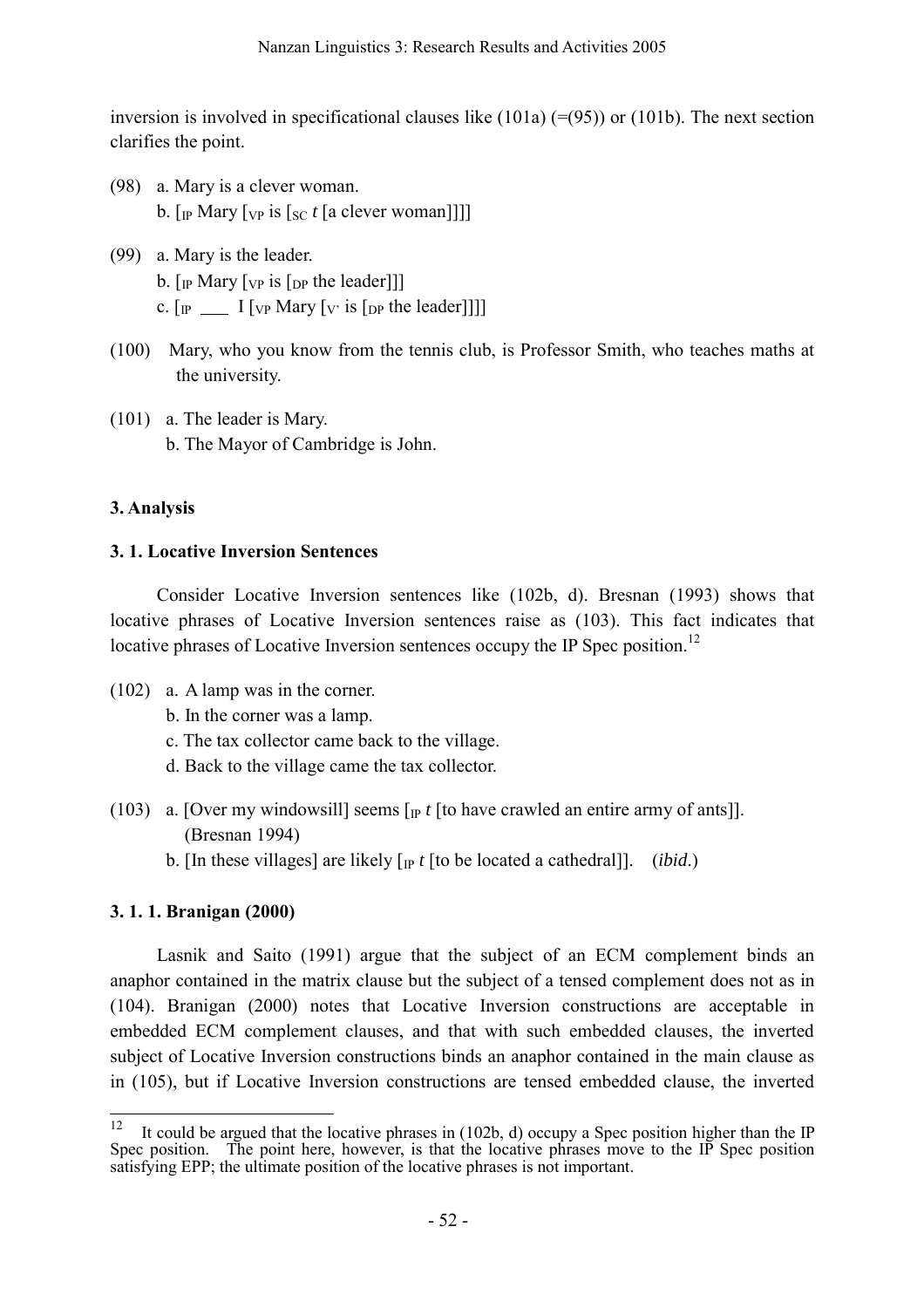<span id="page-22-0"></span>subject does not bind an anaphor contained in the main clause as in (106).

(104) a. Perry proved [Jill and Tony to have lied] during each other's trials.

b. \*Perry proved that [Jill and Tony lied] during each other's trials.

- (105) a. The photos  $\lceil v \rceil$  showed  $\lceil \rceil$  behind this very hedge to have been hiding Jill and Tony<sub>i</sub>] during each othere's trials].
	- b. Pam  $\lceil v \rceil$  proved  $\lceil \rceil$  in this bed to have slept Washington and Lincoln<sub>i</sub> in each otheri's biographies].
- (106) a. ??The photos  $\lceil v \rceil$  showed that  $\lceil \rceil$  behind this very hedge had been hiding Jill and Tony<sub>i</sub>] during each other<sub>i</sub>'s trials].
	- b. ??Pam  $\lceil v \rceil$  proved that  $\lceil \rceil$  in this bed had slept Washington and Lincoln<sub>i</sub> in each otheri's biographies].

Branigan argues that preposed locative phrases in Locative Inversion constructions occupy IP Spec to satisfy EPP, and the inverted subject has Case features that must be checked for the derivation to converge. These features are not checked in the post-verbal position in (105). He argues that a covert movement analysis provides a straightforward explanation of these facts. Since Case features cannot be checked in the embedded clause, they must be checked in the matrix clause. Covert movement of the inverted subject allows checking to take place. As a result of the covert movement, either the locative phrase itself ((107a)) or its features  $((107b))$  end up in a position where they c-command *each other*.<sup>13</sup>

- (107) a. the photos [Jill and Tony<sub>i</sub> [<sub>VP</sub> showed [<sub>IP</sub> behind this very hedge to have been hiding  $t_i$ ] during each other<sub>i</sub>'s trials]]
	- b. the photos  $[\nabla_{\mathbf{P}} F(\mathbf{J})]$  and Tony)<sub>i</sub>-showed  $[\nabla_{\mathbf{P}} F(\mathbf{J})]$  behind this very hedge to have been hiding Jill and Tony<sub>i</sub>] during each other<sub>i</sub>'s trials]

Summarizing the Case checking properties of the Locative Inversion construction, we can conclude that the locative phrase occupies the IP Spec position, and that the underlying subject is covertly Case-checked. Note that the first point is a direct argument against

 $\overline{a}$ 

<sup>(</sup>Lasnik and Saito 1991)

<sup>13</sup> It has been argued that covert movement in the case of existential construction does not affect binding relations.

 $(i)$  \*Perry proved [there to have been framed two suspects.] during each other 's trials.

<sup>(</sup>ii) Perry proved [two suspects to have been framed  $t_i$ ] during each othere is trials.

Chomsky (1995) claims that if we adopt the LF movement analysis of anaphors and if we assume that the features of associates adjoins to I, rather than to its specifier *there*, the LF form of the head of the matrix of (iii) would be (iv) or (v), depending on how covert operations are ordered. He claims that neither of them is a legitimate binding-theoretic configuration, with An taking FF(*linguists*) as its antecedent. Note that in (107) no expletive-associate relation is held.

<sup>(</sup>iii) \*There seem to each other [*t* to have been many linguists given good job offers]

 $(iv)$   $\left[$ <sub>L</sub>An [FF(*linguists*)  $\alpha$ ]]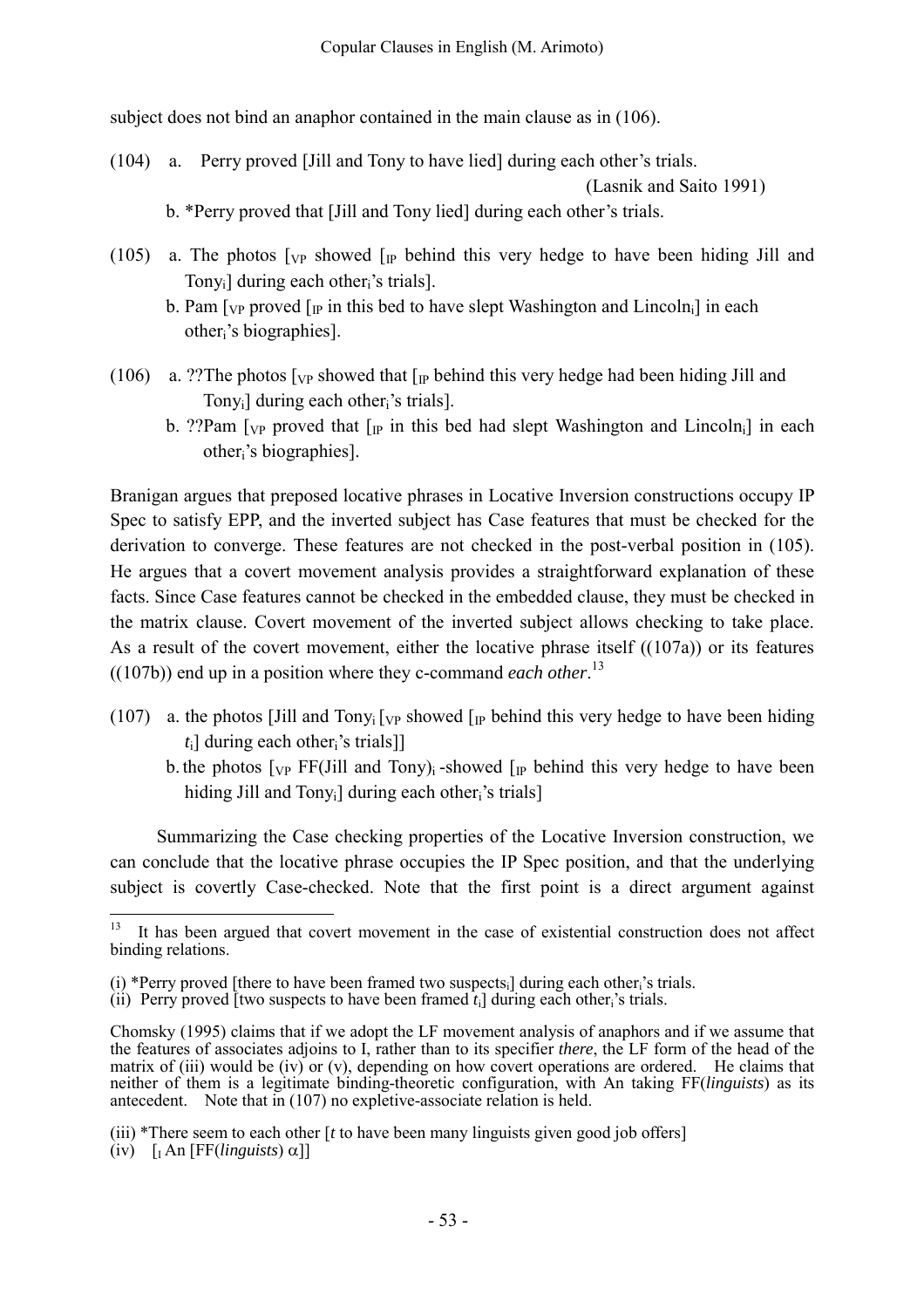Heycock and Kroch, who argue that IP Spec can only be occupied by the underlying subject of VP or SC.

# **3. 1. 2. The Cleft Construction of Locative Inversion Sentences**

 Let us consider the cleft construction of Locative Inversion sentences. In the case of a non-Locative-Inversion sentence, both of the subject and the locative phrase are cleftable as (108b, c). However, in the case of a Locative Construction sentence, neither of them are cleftable as (109b, c). (In this paper we will chiefly discuss the ungrammaticality of (109c), touching the ungrammaticality of (109b) very briefly in section 3. 2. 2.)

- (108) a. John slept in this bed. (a non-Locative-Inversion sentence) b. It's John that *t* slept in this bed. c. It's in this bed that John slept *t*.
- (109) a. In this bed slept John. (a Locative Inversion sentence)
	- b. ??It's in this bed that *t* slept John.
	- c. \* It's John that in this bed slept *t*.

Note that *John* in (109a) must be covertly Case-checked as the previous section made clear. In the following section we will consider the cleft construction of other sentences.

### **3. 2. 1. The Cleft Construction of Other Sentences**

 Heggie (1988) shows that an associate of existential sentences is not cleftable as (110b). Delahanty (1982) also shows that if a *that*-clause is not extraposed, it is cleftable as (111b) and (112b), but a *that*-clause in the extraposed construction is not cleftable as (111d) and (112d).

- (110) a. There is a man in the garden. b. \*It's a man that there is *t* in the garden. (Heggie 1988, 240)
- (111) a. That Fred took Mary to the movies bothers me.
	- b. It is that Fred took Mary to the movies that *t* bothers me. (Delahanty 1982, 12)
	- c. It bothers me that Fred took Mary to the movies.
	- d. \*It is that Fred took Mary to the movies that it bothers me *t*. (*ibid*.)
- (112) a. That Bill will ever be this late again is unlikely.
	- b. It is that Bill will be this late again that *t* is unlikely. (*ibid.*)
	- c. It is unlikely that Bill will be this late again.
	- d. \*It is that Bill will be this late again that it is unlikely *t*. (*ibid*.)

Chomsky (1995: 200) argues that in (113)  $\alpha$  is not a proper position for Case checking, and

 $\overline{a}$ (v)  $\left[\prod_{i} \text{FF}(linguists) \mid \text{An } \alpha\right]$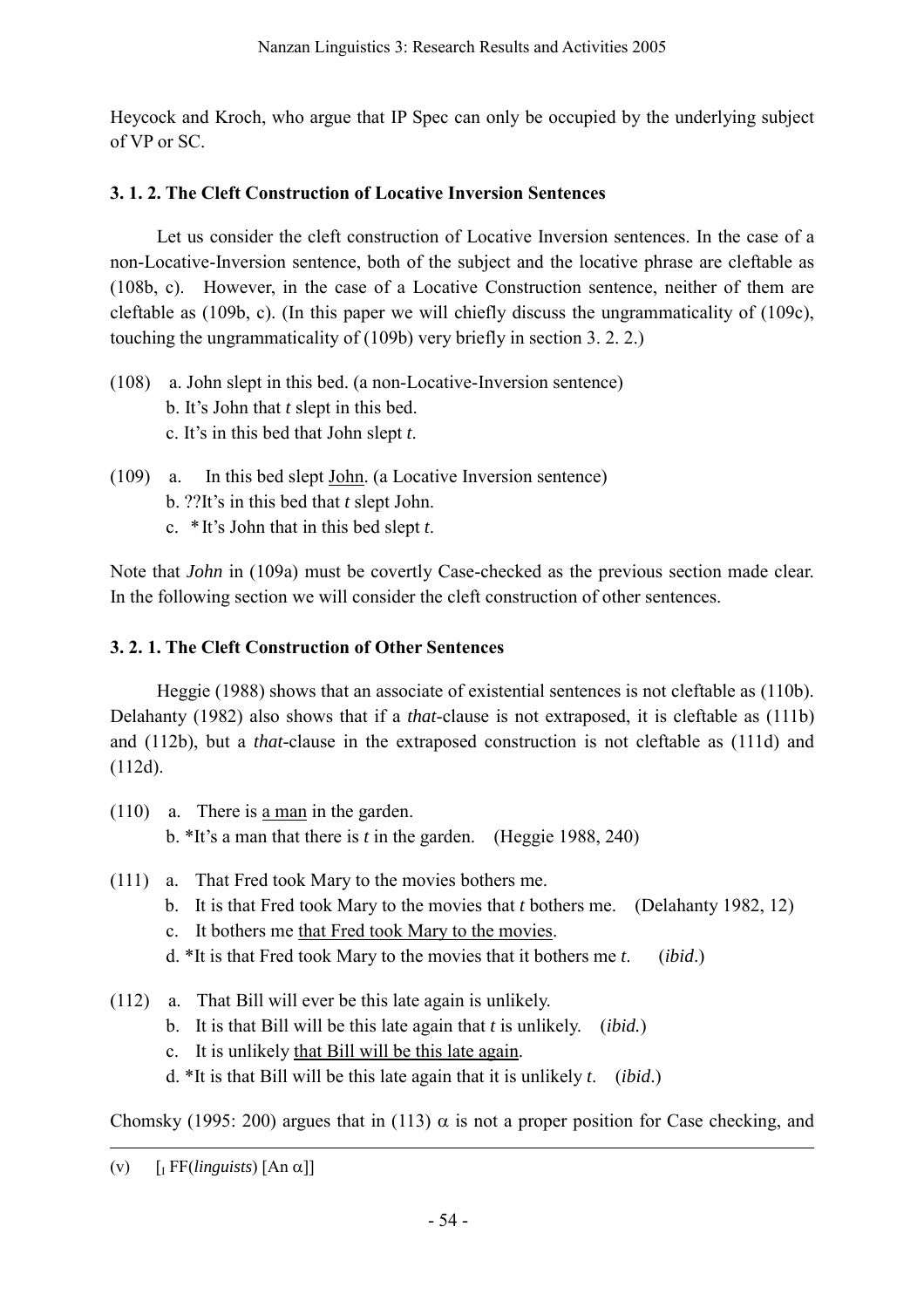thus it must raise at LF, adjoining to the LF affix *there*. Chomsky (1986: 133) also argues that in (114) there is a CHAIN (*it*, S).

(113) There is  $\lbrack \alpha \text{ a strange man} \rbrack$  in the garden.

(114) It is believed that John is intelligent.

In (109a), (110a), (111c), and (112c) the underlined elements undergo covert movement. Thus the following descriptive generalization can be obtained.

(115) An item that (or whose case feature) undergoes LF movement is not cleftable.

If we follow Heggie (1988) concerning the cleft construction, sentences (116b), (117b), and (118b) have underlying structures (116c), (117c), and (118c), respectively. In (116c) *in this bed* moves to IP Spec, deriving the Locative Inversion construction  $((116c))$ .<sup>14</sup> After *wh*-movement of OP, the derived structures will be (116d), (117d), and (118d). In each of the underlying structure (c), an empty OP for cleft sentences corresponds to the underlined DP in (a) sentences. That is, if an empty OP occupies the position where an item (or its case features) undergoes LF movement, then the derived cleft sentence is ungrammatical. We leave for future research as to how the descriptive generalization (115) is related to the movement of an empty OP in the cleft construction.

- (116) a. In this bed slept John.  $(=(109a))$ 
	- b. \*It's John that in this bed slept  $t$ . (=(109c)
	- c. It's John  $\begin{bmatrix} C^p \end{bmatrix}$   $\begin{bmatrix} C' \end{bmatrix}$  that  $\begin{bmatrix} I^p \end{bmatrix}$  I  $\begin{bmatrix} V^p \end{bmatrix}$  OP  $\begin{bmatrix} V' \end{bmatrix}$  slept  $\begin{bmatrix} \begin{bmatrix} \text{in this bed} \end{bmatrix} \end{bmatrix}$
	- c'. It's John  $\lbrack c_{\text{P}} \ \ldots \ \lbrack c_{\text{r}} \ \text{that} \ \lbrack \lbrack \lbrack \rbrack \ \text{in this bed} \rbrack_i \ \text{slept}_j + I \ \lbrack \lbrack \lbrack \lbrack \rbrack \ \text{vp OP} \ \lbrack \text{v} \ \text{r}_i \ t_i \rbrack \rbrack \rbrack \rbrack \rbrack$
	- d. \*It's John  $\lceil \frac{C_P}{C_P} \cdot \frac{C_P}{C_P} \cdot \frac{C_P}{C_P} \rceil$  in this bed<sub>li</sub> slept<sub>i</sub>+I  $\lceil \frac{C_P}{C_P} t_k \rceil$   $\lceil \frac{C_P}{C_P} t_k \rceil$
- (117) a. There is a man in the garden.  $(=(110a))$ 
	- b. \*It's a man that there is *t* in the garden.  $(=(110b))$
	- c. It's a man  $\lceil_{CP} \rceil$  [c' that  $\lceil_{IP}$  there is OP in the garden]]
	- d. \*It's a man  $\lceil_{\text{CP}} \text{OP}_i \rceil_c$  that  $\lceil_{\text{IP}}$  there is  $t_i$  in the garden]]
- (118) a. It is unlikely [that Bill will be this late again].  $(=(112c))$ 
	- b. \*It is that [Bill will be this late again] that it is unlikely  $t$ . (=(112d)
	- c. It's [that Bill will be this late again]  $[CP \_ [C^r \text{ that } [IP]$  it is unlikely OP]]]
	- d. \*It's [that Bill will be this late again]  $[CP \text{OP}_i]_{\text{C}}$  that  $[PP \text{P}_i]$  it is unlikely  $t_i$ ]]

# **3. 2. 2. The Cleft Construction of Specificational Clauses**

 Now consider the cleft construction of specificational clauses contrasting it with that of equative clauses. Both of the DP's in equative clauses can be clefted as (119). However, neither of the DP's in specificational clauses can be clefted as (120). The situation is parallel

<span id="page-24-0"></span> $14$ 14 Probably *sleep* moves to I in the Locative Inversion construction.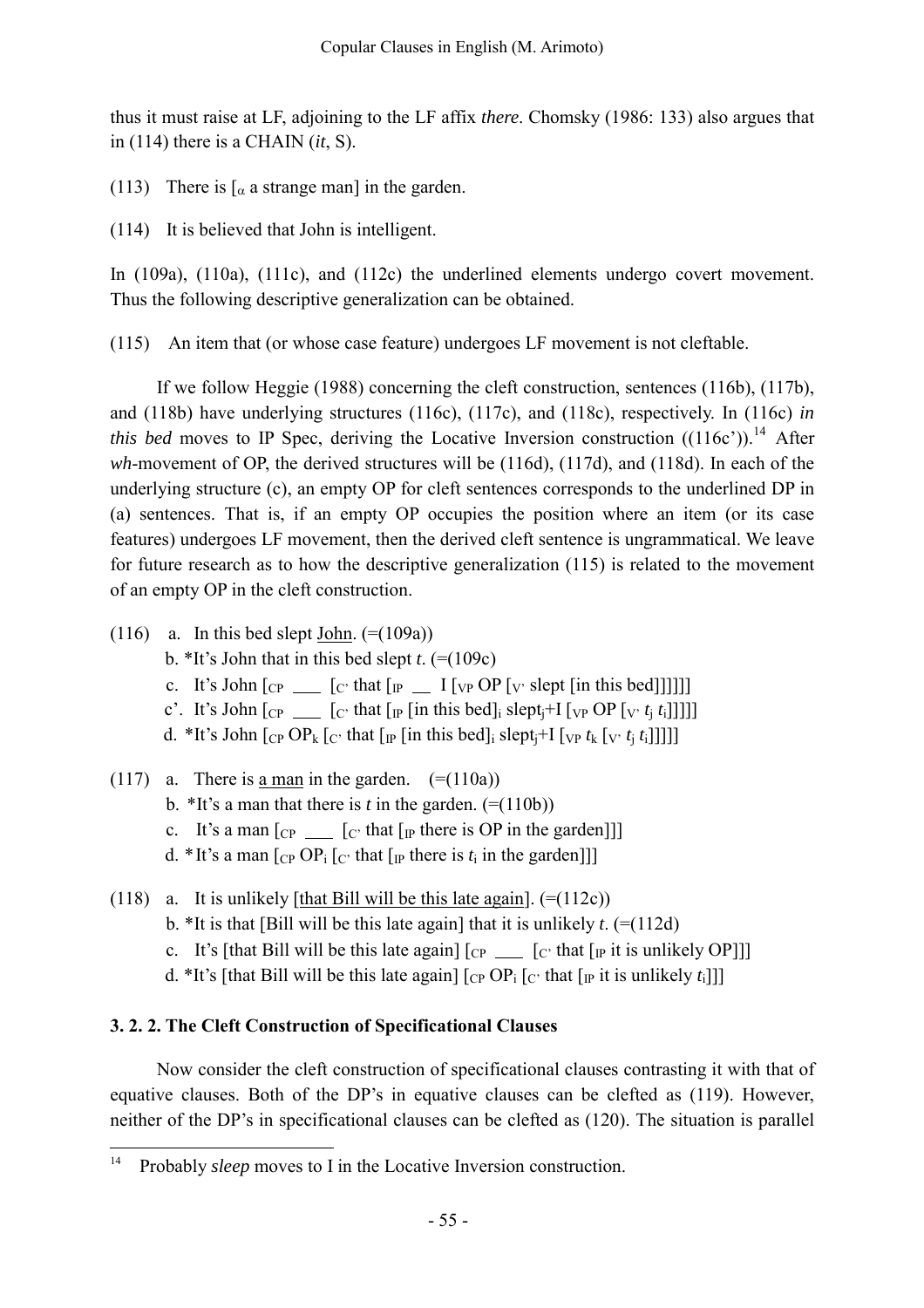with the Locative Inversion construction discussed above repeated below as (121). In (121a) *in this bed* occupies IP Spec and *John* is covertly Case-checked. If *the Mayor of Cambridge* in (120a) is considered to occupy IP Spec and if *John* in (121a) is considered to be covertly Case-checked, the facts about (120) can be accounted for like (121).

- (119) a. John is the Mayor of Cambridge. (an equative clause) b. It's John that *t* is the Mayor of Cambridge. c. It's the Mayor of Cambridge that John is *t*.
- (120) a. The Mayor of Cambridge is John. (a specificational clause) b. ?\*It is the Mayor of Cambridge that *t* is John.
	- c. \*It's John that the Mayor of Cambridge is *t*.
- (121) a. In this bed slept John. (a locative inversion sentence) b. ??It's in this bed that *t* slept John.
	- c. \*It's John that in this bed slept *t*.

Sentence (120c) has the underlying structure (122a), where OP (corresponding to *John*) is the underlying subject, and *the Mayor of Cambridge* is the underlying post-copular element. *The Mayor of Cambridge* moves to IP Spec deriving a specificational clause, and we get (122b), assuming that *be* moves to I. The derived structure of (120c) is (122c).

- (122) a. It's John  $\lceil_{CP} \rceil$  [that  $\lceil_{IP} \rceil$   $\lceil_{IP} \rceil$  [VP OP is the Mayor of Cambridge]]]]]
	- b. It's John  $\begin{bmatrix} C_P \end{bmatrix}$  [that  $\begin{bmatrix} \text{IP}$  the Mayor of Cambridge<sub>i</sub>  $\begin{bmatrix} \text{I}' & \text{I}' & \text{I}' \end{bmatrix}$ ]]]]
	- c. \*It's John  $\lceil \frac{C_P}{P_k} \rceil$  [that  $\lceil \frac{P}{P_k} \rceil$  the Mayor of Cambridge<sub>i</sub>  $\lceil \frac{P}{P_k} \rceil$  is<sub>i</sub>+I  $\lceil \frac{V_P}{P_k} t_k t_i t_i \rceil$ ]]]]

If we claim that *John* in (120a) is the underlying subject, which is covertly Case-checked, the fact that (120c) is ungrammatical is accounted for.

 Before leaving this topic, let us briefly discuss (120b) and (121b), repeated below as (123a, b). Again the facts are parallel. In (124c) and (125c) *John* must be covertly Case-checked. In both (124c) and (125c) IP Spec is occupied by a trace; probably it could be said that an item can covertly move only to an overt position.

- (123) a. ?\*It is the Mayor of Cambridge that *t* is John. (=(120b)) b. ??It's in this bed that  $t$  slept John.  $(=(121b))$
- (124) a. It's the Mayor of Cambridge  $\lceil_{CP} \rfloor$  [that  $\lceil_{IP} \rfloor$   $\lceil_{I\vert VP}$  John is OP]]]]] b. It's the Mayor of Cambridge  $\lceil_{CP} \rfloor$  [that  $\lceil_{IP} OP_i \rceil$  is<sub>i</sub>+I  $\lceil_{VP}$  John  $t_i t_i$ ]]]]] c. ?\*It's the Mayor of Cambridge  $[CP OP_i]$  [that  $[PP_i]$   $[r]$  is<sub>i</sub>+I  $[VP]$  John  $t_i$   $t_i$ ]]]]]
- (125) a. It's in this bed  $\begin{bmatrix} C_P \end{bmatrix}$  [that  $\begin{bmatrix} I_P \end{bmatrix}$  [ $\begin{bmatrix} I' \end{bmatrix}$  [ $\begin{bmatrix} V_P \end{bmatrix}$  John slept OP]]]]] b. It's in this bed  $\begin{bmatrix} C_P \\ \end{bmatrix}$  [that  $\begin{bmatrix} \begin{bmatrix} P \\ \end{bmatrix} OP_i \begin{bmatrix} P \end{bmatrix} \begin{bmatrix} P \\ \end{bmatrix} \begin{bmatrix} P \\ \end{bmatrix}$ ]]] c. ?? It's in this bed  $\lceil \frac{C_P}{P_i} \rceil$  [that  $\lceil \frac{P}{P_i} \rceil$  slept<sub>i</sub>+I  $\lceil \frac{C_P}{P_i} \rceil$ ]]]]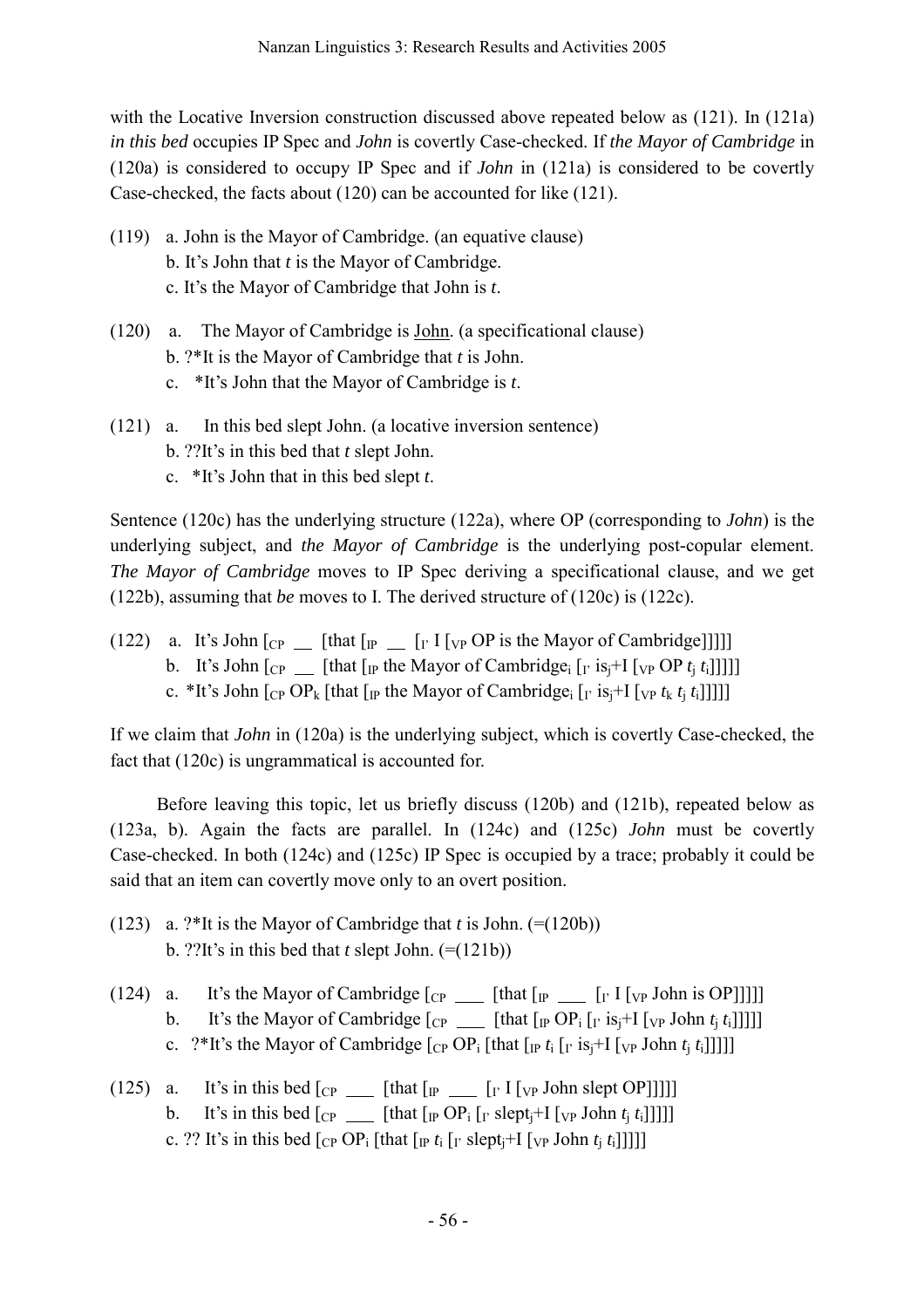# **3. 4. Conclusion**

Summarizing the discussion so far, this paper claims the following.

- (131) (I) *Be* has a predicative use and an equative use (cf. Heycock and Kroch).
	- (II) A predicative use of *be* takes a Small Clause complement, and an equative use of *be* takes as a complement a DP argument (cf. Rothstein), which is weakly referential (cf. Declerck).
	- (III) An equative use of *be* allows inversion, deriving the specificational clause.[15](#page-26-0)

#### **4. Discussion**

#### **4. 1. The function of the Equative Use of** *Be***: Referential Identification**

This paper argues that *the Mayor of Cambridge* in (132) is weakly referential. The identification of the referent does not happen through the use of the word but through the fact that the word is linked up with a strongly referential DP in the specificational clause. Thus the function of the equative use of *be* is to referentially identify the complement DP: the complement DP is referentially identified to the subject of equative *be*, which is strongly referential.

(132) John is the Mayor of Cambridge.

### **4. 2. Case**

 $\overline{a}$ 

Let us discuss the Case properties of DP's in equative clauses and specificational clauses. By way of contrast, let us first review the Case properties of DP's in non-Locative-Inversion constructions and Locative Inversion constructions.

 $(133)$  a. John slept in this bed.  $(=108a)$ b. In this bed slept John. (=109a)

In (133a) *John* is Case-checked in the IP Spec position by I, but *in this bed*, being a PP, in not

<span id="page-26-0"></span><sup>&</sup>lt;sup>15</sup> Heycock (1994) argues against a position that claims that proposes that there are two (uses of) *be*'s. one of which allows inversion, a position argued in this paper. Her argument concerns intensive reflexives, discussed in Heggie. She claims that if *the organizer of our group* in (iii) is an inverted argument, the fact that (iii) is ungrammatical cannot be explained.

<sup>(</sup>i) John himself is the organizer of our group.<br>(ii) The organizer of our group himself is dissated

The organizer of our group himself is dissatisfied.

<sup>(</sup>iii) \*The organizer of our group himself is John.

Note, however, that *John* in (i) and *the organizer of our group* in (ii) are strongly referential. This paper claims that *the organizer of our group* in (iii) is weakly referential: *the organizer of our group* has a specific referent, but the identification of the referent is not possible. It can be said that an intensive reflexive is not attached to a weakly referential DP since the reference of the DP cannot be identifiable: you cannot intensify a referent if the referent is not identifiable.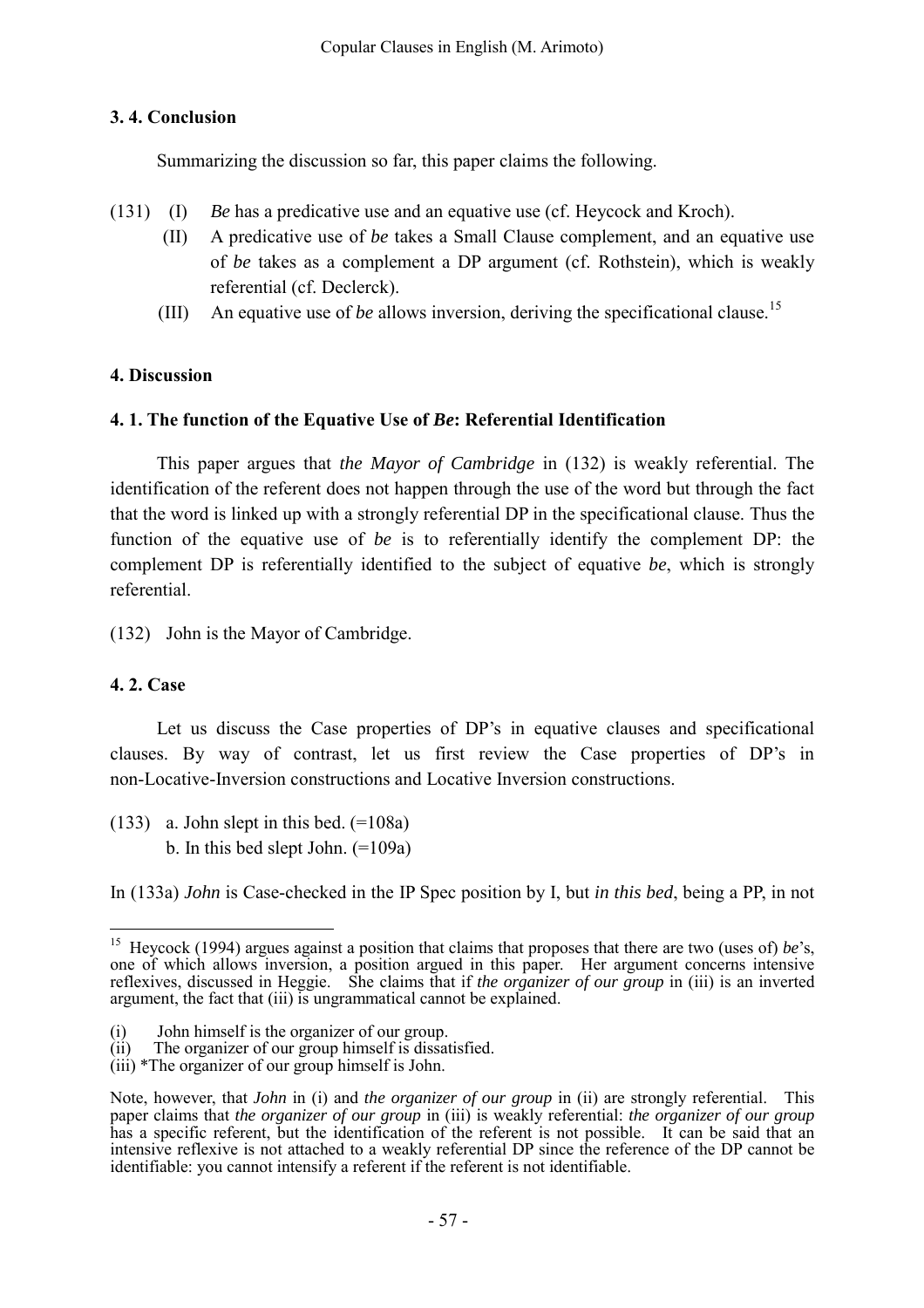Case-checked. In (133b) *in this bed* satisfies EPP in the IP Spec position, and *John* is covertly Case-checked.

Consider now equative clauses and specificational clauses:

(134) a. John is the Mayor of Cambridge. b. The Mayor of Cambridge is John.

*John* in (134a) is Case-checked in the IP Spec position by I. In (134b) *the Mayor of Cambridge* in (134b) satisfies EPP in the IP Spec position, and *John* is covertly Case-checked. The remaining DP is *the Mayor of Cambridge* in (134a). Safir (1985), who distinguishes predicational *be* and identicational *be*, claims that the latter assigns Case to the complement DP. Then *the Mayor of Cambridge* in (134b) would be Case-checked. However, if it were Case-checked, it should be frozen in the place and should not be able to move to IP Spec in the specificational clause ((134b)). Thus it follows that *the Mayor of Cambridge* in (134a) is not Case-checked. This paper argues that *the Mayor of Cambridge* in (134a) is an argument. However, if it is not Case-checked, it should violate the Case filter:

(135) Every overt argument must be assigned Case.

One might argue that *the Mayor of Cambridge* in (134a) is covertly Case-checked, like *John* in (134b). However, if it is so, the generalization about cleftability will be lost: *the Mayor of Cambridge* in (134a) is cleftable, but *John* in (134b) is not.

 The point here is that *the Mayor of Cambridge* in (134) is weakly referential. A weakly referential DP appears only in the underlying complement position of the equative use of *be*. In contrast, *the Mayor of Cambridge* in (136) is strongly referential.

- (136) a. John met the Mayor of Cambridge.
	- b. The Mayor of Cambridge visited London.

*The Mayor of Cambridge* in (136) is Case-checked by I or V. On the other hand, weakly referential DP is referentially identified by the equative use of *be*. It can then be argued that an argument is licensed in the construction either by being Case-checked (a strongly referential argument) or by being referentially identified (a weakly referential argument). If the Case filter applies only to strongly referential arguments as (137), *the Mayor of Cambridge* in (134a) does not violate the revised Case filter.<sup>[16](#page-27-0)</sup>

<span id="page-27-0"></span> $\overline{a}$ <sup>16</sup> The theta-role properties of DP's in equative clauses and specificational clauses are not fully understood. If the two DP's are arguments, it appears that they must receive a theta-role:

<sup>(</sup>i) Each argument is assigned one and only one theta role.

A predicate use of *be* does not assign a theta-role: the argument is assigned a theta-role by the predicate. Rothstein (2001) claims that if there is one *be* with two uses (a predicative use and an equative use), and if one use does not assign a theta-role, the other use should not assign a theta-role either. That is, the two arguments in equative clauses and specificational clauses have no means to